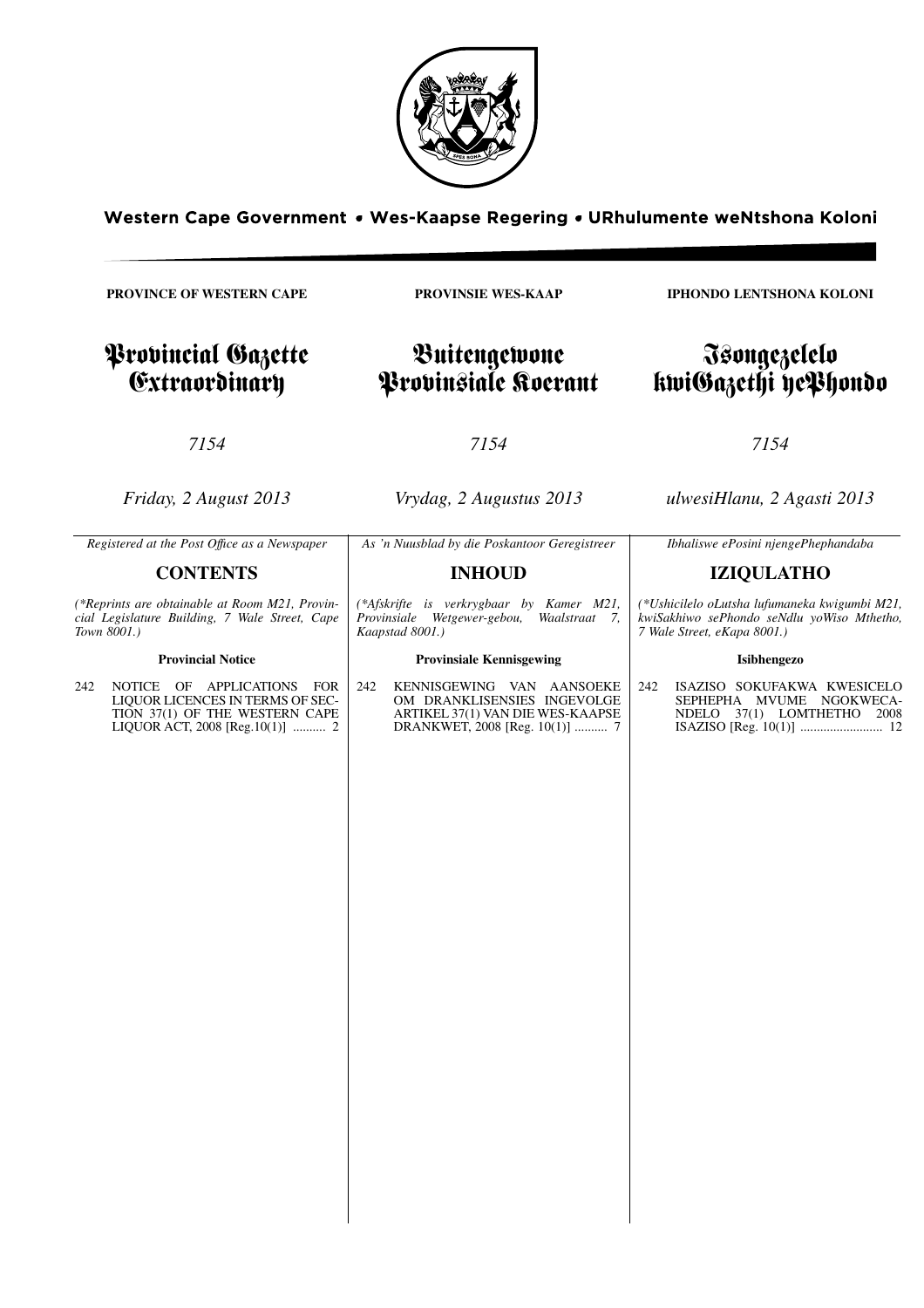#### **PROVINCIAL NOTICES**

The following Provincial Notices are published for general information.

ADV. B. GERBER, DIRECTOR-GENERAL

Provincial Building, Wale Street, Cape Town.

#### **PROVINSIALE KENNISGEWINGS**

Die volgende Provinsiale Kennisgewings word vir algemene inligting gepubliseer.

ADV. B. GERBER, DIREKTEUR-GENERAAL

Provinsiale-gebou, Waalstraat, Kaapstad.

### **ISIBHENGEZO**

Ezi zaziso zilandelayo zipapashelwe ukunika ulwazi ngokubanzi.

ADV. B. GERBER, UMLA WULI-JIKELELE

iSakhiwo sePhondo, Wale Street, eKapa.

#### **DEPARTMENT OF ECONOMIC DEVELOPMENT AND TOURISM**

P.N. 242/2013 2 August 2013

# **WESTERN CAPE LIQUOR ACT, 2008 (ACT 4 OF 2008)**

## ''**FORM 5**

## **NOTICE OF APPLICATIONS FOR LIQUOR LICENCES IN TERMS OF SECTION 37(1) OF THE WESTERN CAPE LIQUOR ACT, 2008**

#### **[Reg. 10(1)]**

Notice is hereby given that the following applications for liquor licences have been lodged with the Western Cape Liquor Authority (the Authority) and with the designated liquor officers at the indicated South African Police Services offices.

The applications concerned may, up to and including the 28th day from date of this notice, upon request and free of charge, be inspected by any person, at the offices of the Authority or the designated liquor officer listed hereunder. Copies of the application can be obtained from the Authority after payment of the prescribed fee.

Representations must be lodged in writing with the Authority and the designated liquor officer in accordance with section 39 of the Act.

| No. | <b>Full name of</b><br>applicant                   | Name under which<br>business will be<br>conducted | <b>Address of the</b><br>proposed premises                                                      | <b>Kind of licence</b><br>applied for | <b>South African Police Services</b><br>designated liquor officer<br>Office where the application has<br>been lodged |
|-----|----------------------------------------------------|---------------------------------------------------|-------------------------------------------------------------------------------------------------|---------------------------------------|----------------------------------------------------------------------------------------------------------------------|
| 1.  | <b>Alessio Finotte</b>                             | Foneria Italia                                    | 1 Dianthus Road, Cnr<br>Dianthus & Raats<br>Roads, Table View                                   | On-consumption                        | <b>Table View</b>                                                                                                    |
| 2.  | 107 Bree Street<br>(Pty) Ltd                       | La Parada Bree Street                             | Erf 2127, Ground Floor<br>& Basement, 107 Bree<br>Street, Cape Town                             | On-consumption                        | Cape Town                                                                                                            |
| 3.  | Shoprite Checkers<br>(Pty) Ltd                     | Checkers Liquorshop<br>Helderberg                 | Portion 77 of Farm<br>794, Helderberg Mall,<br>Cnr De Beers Avenue<br>& N2, Somerset West       | Off-consumption                       | Somerset West                                                                                                        |
| 4.  | Mfuneko Gijana                                     | Home Boy Tavern                                   | Erf 20368, 113 Ndzuzo<br>Street, Nomzamo,<br>Strand                                             | On-consumption                        | Lwandle                                                                                                              |
| 5.  | Shoprite Checkers<br>(Pty) Ltd                     | <b>Checkers Food</b><br>Services                  | Erf 103608, Unit 1,<br>Ikhwezi Industrial Park.<br>Fitzmaurice Avenue,<br>Epping 2              | Off-consumption                       | <b>Elsies River</b>                                                                                                  |
| 6.  | Olivia Charles                                     | Baksteen's Liquor                                 | Erf 30992, 37 Veerpyl<br>Street, Beacon Valley,<br>Mitchells Plain                              | Off-consumption                       | Mitchells Plain                                                                                                      |
| 7.  | Lizzie Makwena                                     | Zanele's Place                                    | Erf 261, 17 Juliet Jonas<br>Street, Nelspoort                                                   | On-consumption                        | <b>Beaufort West</b>                                                                                                 |
| 8.  | Lubabalo Sydney<br>Ngamlana                        | Ngamlana<br>Manufactures                          | Erf 11820, No. 4 Finch<br>Close, Westlake                                                       | Off-consumption                       | Kirstenhoff                                                                                                          |
| 9.  | Nils Richard Parkfelt                              | La Chataigne Wines                                | Marlod Farm, R45,<br>La Motte, Franschhoek                                                      | Off-consumption                       | Franschhoek                                                                                                          |
| 10. | <b>Blouberg Retail Invest</b><br>$(\bar{P}ty)$ Ltd | Kwik Spar                                         | Shop 7, Westport<br>Centre, Cnr Rochester<br>& Port Place Road,<br>Blouberg Sands,<br>Milnerton | Off-consumption                       | <b>Table View</b>                                                                                                    |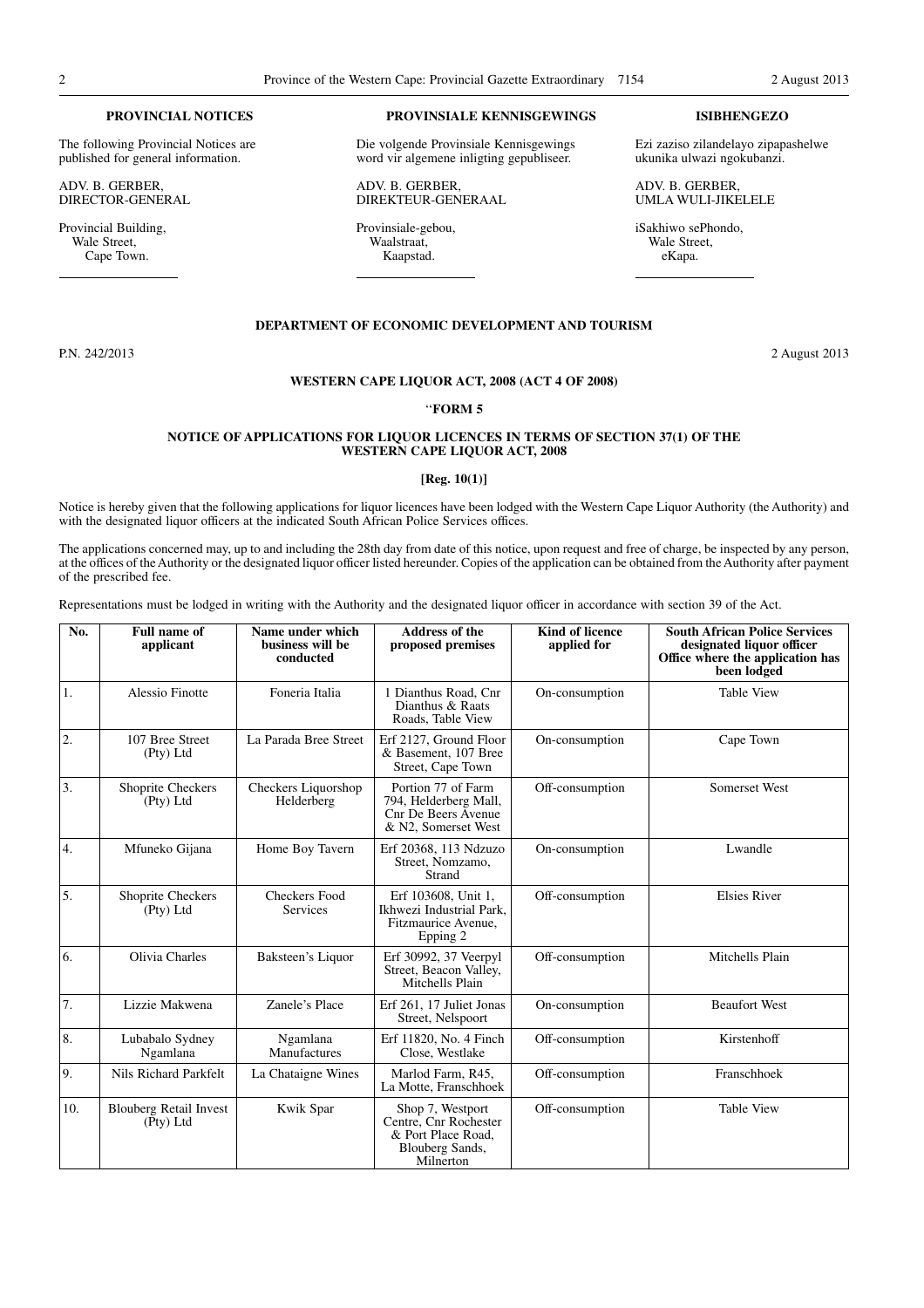| No. | <b>Full name of</b><br>applicant            | Name under which<br>business will be<br>conducted     | Address of the<br>proposed premises                                                             | Kind of licence<br>applied for                     | <b>South African Police Services</b><br>designated liquor officer<br>Office where the application has<br>been lodged |
|-----|---------------------------------------------|-------------------------------------------------------|-------------------------------------------------------------------------------------------------|----------------------------------------------------|----------------------------------------------------------------------------------------------------------------------|
| 11. | <b>Blouberg Retail Invest</b><br>(Pty) Ltd  | Tops Spar                                             | Shop 9, Westport<br>Centre, Cnr Rochester<br>& Port Place Road.<br>Blouberg Sands,<br>Milnerton | Off-consumption                                    | <b>Table View</b>                                                                                                    |
| 12. | Namaste Chandani Deli<br>CC                 | Namaste Chandani                                      | Erf 173664, 80<br>Roodebloem Road,<br>Woodstock                                                 | On-consumption                                     | Woodstock                                                                                                            |
| 13. | Beadica 187 CC                              | Rhodes Memorial<br>Restaurant                         | Groote Schuur Estate,<br>Rondebosch                                                             | On-consumption                                     | Rondebosch                                                                                                           |
| 14. | Spring Lights 158<br>$(\bar{P}ty)$ Ltd      | Koi Bantry Bay                                        | Erf 685, 34 Victoria<br>Road, Bantry Bay                                                        | On-consumption                                     | Sea Point                                                                                                            |
| 15. | Hydrogon CC                                 | Rhino Wines SA                                        | Section C15, Prime<br>Park C, Mocke Road,<br>Diep River                                         | Off-consumption                                    | Diep River                                                                                                           |
| 16. | <b>Blue Bantry</b><br>Investments 252       | Njalo-Njalo Safari's                                  | Erf WPLSE 34 0004,<br>Farm number 34,<br>Decca, Touws River                                     | On-consumption                                     | <b>Touws River</b>                                                                                                   |
| 17. | The Tigerlily<br>Restaurant (Pty) Ltd       | The Tigerlily<br>Restaurant                           | Unit 12, 16 Outspan<br>Lodge, Kommetjie<br>Road. Fish Hoek                                      | On-consumption                                     | Fish Hoek                                                                                                            |
| 18. | Anathi Nazo Sibisi                          | Tenga on the Run                                      | Shop 7, Viveka House,<br>Main Road, Parklands                                                   | Off-consumption                                    | <b>Table View</b>                                                                                                    |
| 19. | The Firm Alliance<br>(Pty) Ltd              | The Black Pig                                         | Erf 2361, 102 Kloof<br>Street, Gardens,<br>Cape Town                                            | On-consumption                                     | Cape Town                                                                                                            |
| 20. | Golden Mile<br>Production (Pty) Ltd         | Le Roi Beach Bar                                      | Erf 3062, Shop 104,<br>First Floor, The Prom-<br>enade, Victoria Road,<br>Camps Bay             | On-consumption                                     | Camps Bay                                                                                                            |
| 21. | Alberto Crovetto                            | Soul Kitchen                                          | 297 Albert Road,<br>Woodstock                                                                   | On-consumption                                     | Woodstock                                                                                                            |
| 22. | Meyer Familietrust                          | Wassungs Drankwinkel                                  | Erf 14930, 21 Church<br>Street, Mossel Bay                                                      | Off-consumption                                    | Mossel Bay                                                                                                           |
| 23. | Tokai Italian Kitchen<br>(Pty) Ltd          | Newlands Italian<br>Kitchen & Coach<br>House Wine Bar | Erf 97478, Shop No. 6,<br>Newlands Quarter,<br>Corner Main Street &<br>Dean Street, Newlands    | On-consumption                                     | Claremont                                                                                                            |
| 24. | Marianne Smit                               | Smits winkel                                          | Remainder of<br>Erf 14749,<br>45 Langenhoven Road,<br>Oudtshoorn                                | On & off-consumption                               | Oudtshoorn                                                                                                           |
| 25. | Remgro Management<br>Services Limited       | Fleur du Cap                                          | Erf 741, Lourensford<br>Road, Somerset West                                                     | On-consumption                                     | Somerset West                                                                                                        |
| 26. | Vonkeldruif CC                              | Camps Bay Wine<br>Society                             | Erf 2656, 64A Wale<br>Street, Cape Town                                                         | Off-consumption                                    | Cape Town                                                                                                            |
| 27. | Molteno Brothers<br>(Pty) Ltd               | <b>Tasting Station</b>                                | Portion 88 and 13 of<br>the Farm Palmiet River<br>No. 319, Caledon                              | On & off-consumption                               | Caledon                                                                                                              |
| 28. | <b>Bosman Family</b><br>Vineyards (Pty) Ltd | Bosman Family Vine-<br>yards                          | Erf 66, Lelienfontein<br>Farm, Wellington                                                       | Micro-manufacture<br>(On & off-consump-<br>tion)   | Wellington                                                                                                           |
| 29. | DGB (Pty) Ltd                               | Boschendal<br>(New Cellar Door)                       | Farm No. 1174, Rhone,<br>Boschendal Farm,<br>Groot Drakenstein,<br>Paarl                        | Off-consumption                                    | Paarl                                                                                                                |
| 30. | Lusan Premium Wines<br>(Pty) Ltd            | <b>Uitkyk Wines</b>                                   | Remainder of the Farm<br>No. 44, Uitkyk Farm,<br>R44, Stellenbosch                              | Micro-manufacture<br>(On $&$ off-consump-<br>tion) | Stellenbosch                                                                                                         |
| 31. | Armajaro Estates<br>(Pty) Ltd               | Vondeling Wines                                       | Remainder of the Farm<br>No. 75, Vryguns Farm,<br>Voor-Paardeberg, Paarl                        | Micro-manufacture<br>(Off-consumption)             | Paarl                                                                                                                |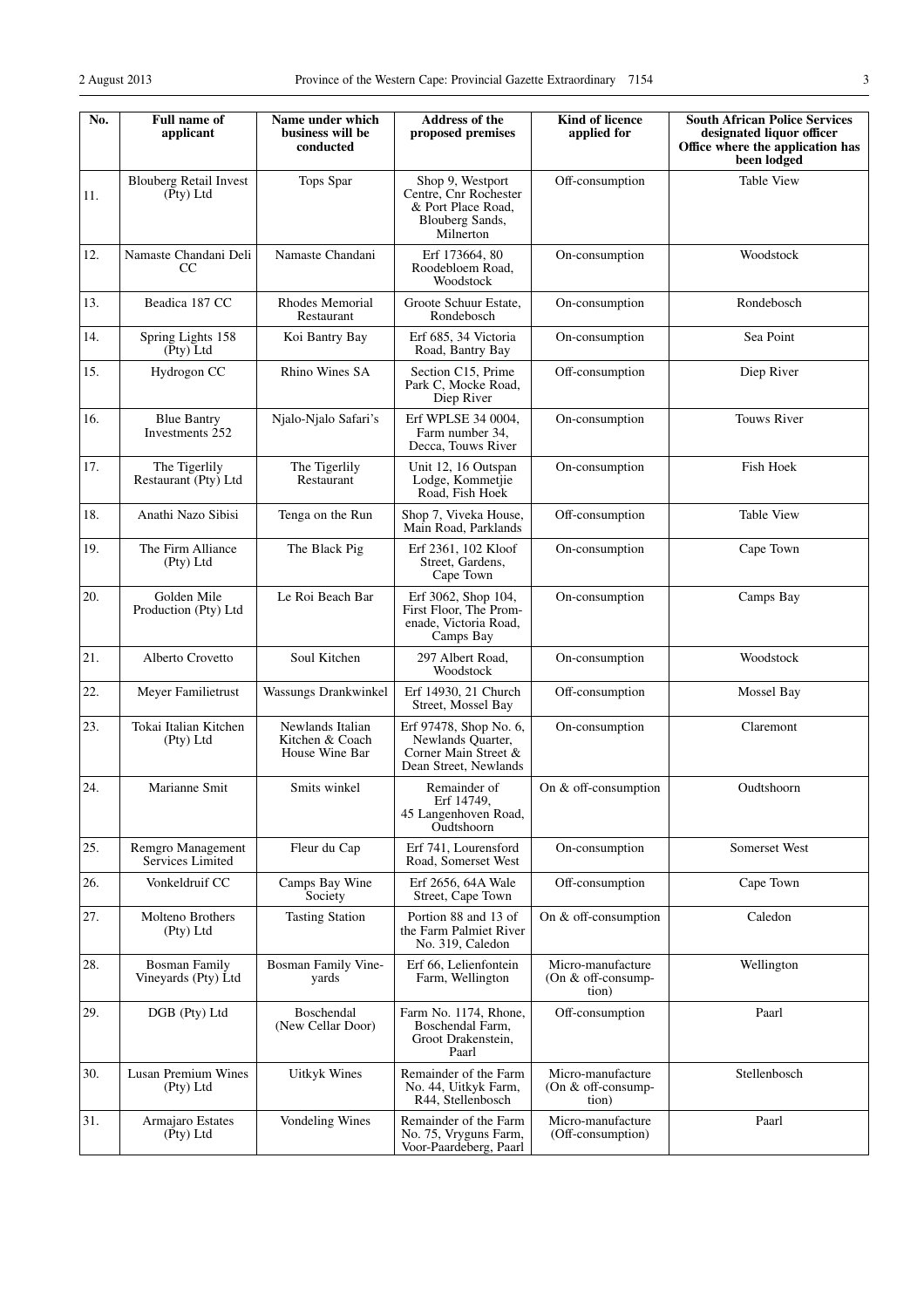| No. | <b>Full name of</b><br>applicant       | Name under which<br>business will be<br>conducted | <b>Address of the</b><br>proposed premises                                                                                                       | Kind of licence<br>applied for | <b>South African Police Services</b><br>designated liquor officer<br>Office where the application has<br>been lodged |
|-----|----------------------------------------|---------------------------------------------------|--------------------------------------------------------------------------------------------------------------------------------------------------|--------------------------------|----------------------------------------------------------------------------------------------------------------------|
| 32. | Citymob Social Buying<br>(Pty) Ltd     | Citymob                                           | Erven 162807, 162808<br>and 10625, Unit A401,<br>The Old Biscuit Mill,<br>373 - 375 Albert Road,<br>Woodstock                                    | Off-consumption                | Woodstock                                                                                                            |
| 33. | Kruger Wine Works<br>(Pty) Ltd         | Fram Wines                                        | Farm 1214, Swartland<br>Wynkelder, R44,<br>Malmesbury                                                                                            | Off-consumption                | Malmesbury                                                                                                           |
| 34. | Darling Olives CC                      | Darling Olives                                    | Portion 1 and 2 of<br>Farm No. 573, Darling<br>Olives, Alexander-<br>fontein, Darling                                                            | On & off-consumption           | Darling                                                                                                              |
| 35. | Pick 'n Pay Retailers<br>(Pty) Ltd     | Pick 'n Pay (Golding<br>Square, Kenilworth)       | Erf 172020,<br>Cnr Summerly & Main<br>Road, Kenilworth                                                                                           | Off-consumption                | Wynberg                                                                                                              |
| 36. | FM Fish CC                             | Fish and More                                     | Erf 3697, Shop 13,<br>Struisbaai Mall,<br>17 Cinneraria Street.<br>Struisbaai                                                                    | On-consumption                 | Struisbaai                                                                                                           |
| 37. | Van Riebeeck<br>Drankgroep CC          | Get Wine                                          | Erf 16400, Pals Build-<br>ing, Basement Unit,<br>97 Durham Avenue,<br><b>Salt River</b>                                                          | Off-consumption                | Woodstock                                                                                                            |
| 38. | Skylite Investments 48<br>CC           | El Rodizio Café                                   | Erf 170365, Shop 10,<br>The Claremont Build-<br>ing, 53 Main Road,<br>C/o Main Road and<br>Stegmann Road,<br>Claremont                           | On-consumption                 | Claremont                                                                                                            |
| 39. | Jedi Trading CC                        | De Vrede Place<br><b>Guest House</b>              | Erf 8067,<br>12 - 20 Leetchfield<br>Crescent, Vredekloof,<br>Brackenfell                                                                         | On-consumption                 | <b>Brackenfell</b>                                                                                                   |
| 40. | Nontsikelelo Gliffima<br>Ndzishe       | Malibongwe Restaurant<br>(Lookout Hill)           | Erf 27320, Look Out<br>Hill Centre, Corner of<br>New Way & Spine<br>Road, 1 Spine Road,<br>Elitha Park,<br>Khayelitsha                           | On-consumption                 | Khayelitsha                                                                                                          |
| 41. | Wine On-line CC                        | Wine On-line                                      | Office: Erf 8169,<br>1 Speciousa Street,<br>Paradyskloof,<br>Stellenbosch                                                                        | Off-consumption                | Stellenbosch                                                                                                         |
|     |                                        |                                                   | Storage in terms of<br>Section $57(1)$ :<br>Portion 3 of Farm 214,<br>Unit 713, Storage Pot,<br>Potsdam Road,<br>Killarney Gardens               | Storage                        | Killarney Gardens                                                                                                    |
| 42. | Robin Wood (Pty) Ltd                   | Saxenburg Liquors                                 | Erf 692, Factory Num-<br>ber 1, Saxenburg Road,<br>Blackheath                                                                                    | Off-consumption                | Kuils River                                                                                                          |
| 43. | Scarlet Sun 58<br>(Pty) Ltd            | Market on the Wharf<br>(Off)                      | Erf 149294, The Power<br>Station Building 19,<br>Unit 22, Dock Road,<br>V & A Waterfront,<br>Cape Town                                           | Off-consumption                | Table Bay                                                                                                            |
| 44. | Sports Ball and All<br>Tours (Pty) Ltd | Sports Ball and All<br>Tours — CJ 77322           | Henred Fruehauf<br>Registration number:<br>CJ 77322 Parked at:<br>Parking Bay number 1,<br>Zandam Farm, Portion<br>3 of Farm 479, R312,<br>Paarl | On-consumption                 | Klapmuts                                                                                                             |
| 45. | 180 Kloof Road<br>(Pty) Ltd            | <b>Ellerman Pavilion</b>                          | Erf 69, 19 Bantry<br>Steps, Bantry Bay,<br>Cape Town                                                                                             | On-consumption                 | Sea Point                                                                                                            |
| 46. | Sesona Family<br>Butchery CC           | Sesona Pub and Grill                              | Erf 10177, Shop 5 & 6,<br>NY 50, Gugulethu                                                                                                       | On-consumption                 | Gugulethu                                                                                                            |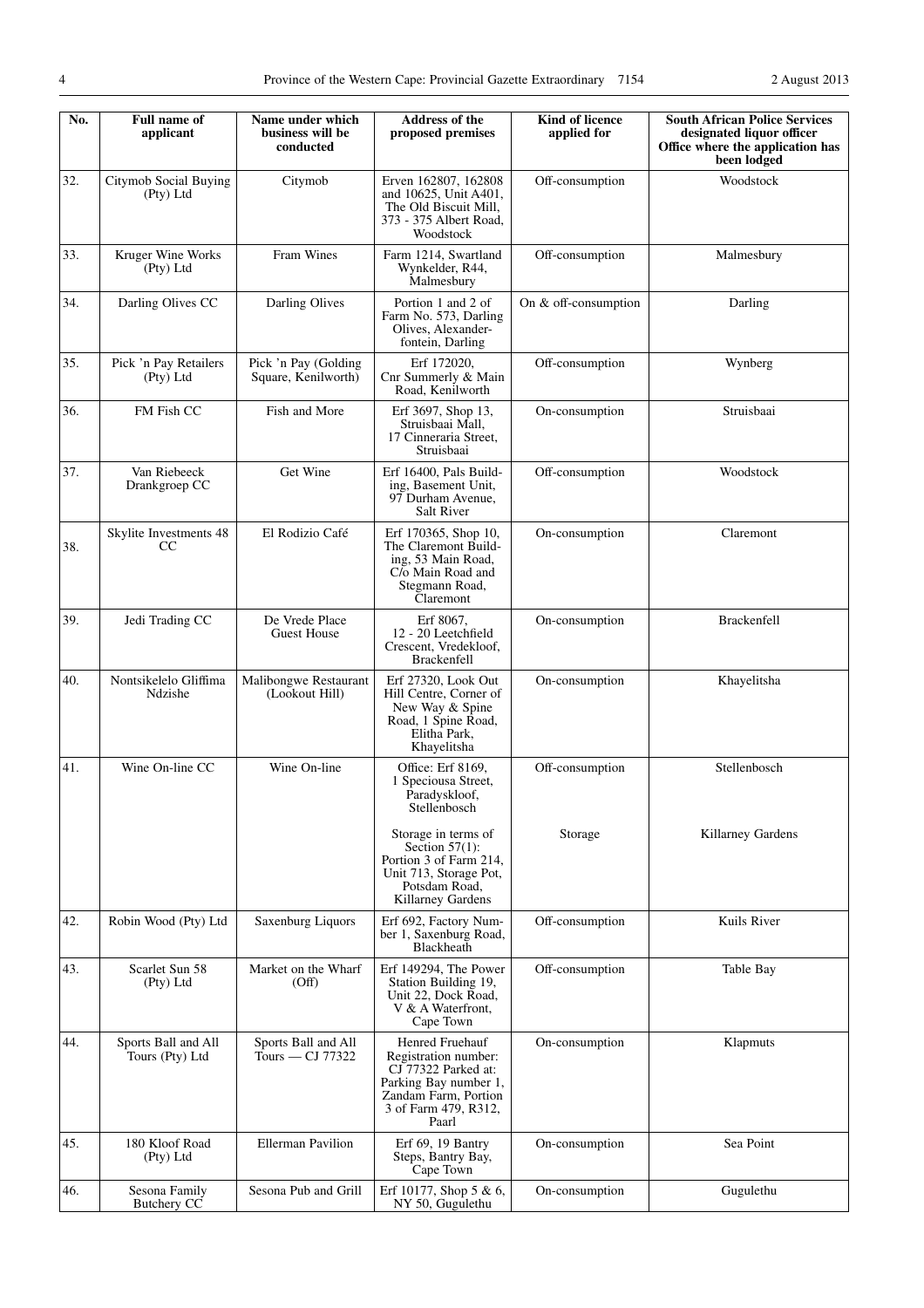**No. Full name of**

48. Sugarberry Trading 464 CC, t/a Boka-T

**applicant**

47. David Teba Radebe Tavern

**Name under which business will be conducted**

Boka-T Airport Lounge

| <b>Address of the</b><br>proposed premises                                      | <b>Kind of licence</b><br>applied for | <b>South African Police Services</b><br>designated liquor officer<br>Office where the application has<br>been lodged |
|---------------------------------------------------------------------------------|---------------------------------------|----------------------------------------------------------------------------------------------------------------------|
| Erf 18936, 29 Nomazi<br>Street, Bloekombos,<br>Kraaifontein                     | On-consumption                        | Kraaifontein                                                                                                         |
| Erf 113460, Unit 4,<br>No. 9 Bremen Close,<br>Airport Industria                 | On-consumption                        | <b>Bishop Lavis</b>                                                                                                  |
| Erf 8418, 44 Julius<br>On-consumption<br>Matolengwe Street,<br>NY 94, Gugulethu |                                       | Gugulethu                                                                                                            |
| Erf 4489, Shop 85,<br>Gugulethu Square,<br>Cnr of NY $1 \& NY3$ ,<br>Gugulethu  | On-consumption                        | Gugulethu                                                                                                            |
| Erf 3401271 &<br>3401272, Shop 2 & 3,<br>NY 43, Gugulethu                       | On-consumption                        | Gugulethu                                                                                                            |
| Erf 13969,<br>2 Qwarhashe Street,<br>Witsand. Wesfleur                          | Off-consumption                       | Atlantis                                                                                                             |
| Erf 29133,<br>10 Waxberry Street,<br>Dunoon                                     | On-consumption                        | Milnerton                                                                                                            |
| Erf 27649, No. 1,<br>Cnr of Cranko &<br>Lower Main Roads,<br>Observatory        | On-consumption                        | Woodstock                                                                                                            |
| Erf 6186689, Shop 29,<br><b>Business Centre,</b><br>Washington Street,<br>Langa | On-consumption                        | Langa                                                                                                                |
| Môreson Wine Farm,<br>Happy Valley Road,<br>La Motte, Franschhoek               | Off-consumption                       | Franschhoek                                                                                                          |
| Erf 3293, 165 Bree<br>Street, Cape Town                                         | On & off-consumption                  | Cape Town                                                                                                            |
| 33 Rambler Street.                                                              | Off-consumption                       | Mitchells Plain                                                                                                      |

|     | Airport Lounge                            |                                         | Airport Industria                                                              |                      |                    |
|-----|-------------------------------------------|-----------------------------------------|--------------------------------------------------------------------------------|----------------------|--------------------|
| 49. | Funeka Rosemary<br>Ndarane                | Funi Fun Tavern                         | Erf 8418, 44 Julius<br>Matolengwe Street,<br>NY 94, Gugulethu                  | On-consumption       | Gugulethu          |
| 50. | SSkhoma's Family<br><b>Butchery CC</b>    | Skhoma's Pub & Grill                    | Erf 4489, Shop 85,<br>Gugulethu Square,<br>Cnr of NY $1 \& NY3$ ,<br>Gugulethu | On-consumption       | Gugulethu          |
| 51. | San disile Tenene                         | Café Vibrato Lounge                     | Erf 3401271 &<br>3401272, Shop 2 & 3,<br>NY 43, Gugulethu                      | On-consumption       | Gugulethu          |
| 52. | Lulama Lucia<br>Ndabambi                  | Sesona Liquors                          | Erf 13969,<br>2 Qwarhashe Street,<br>Witsand, Wesfleur                         | Off-consumption      | Atlantis           |
| 53. | Izizwe Lounge<br>Pty (Ltd)                | Izizwe Lounge                           | Erf 29133,<br>10 Waxberry Street,<br>Dunoon                                    | On-consumption       | Milnerton          |
| 54. | Douglas Hall Cherry                       | Cherry Pub & Grill                      | Erf 27649, No. 1,<br>Cnr of Cranko &<br>Lower Main Roads,<br>Observatory       | On-consumption       | Woodstock          |
| 55. | Shuijindi Lin                             | LIN's Pub & Grill                       | Erf 6186689, Shop 29,<br>Business Centre,<br>Washington Street,<br>Langa       | On-consumption       | Langa              |
| 56. | World Class Family<br>Wines (Pty) Ltd     | World Class Family<br>Wines             | Môreson Wine Farm,<br>Happy Valley Road,<br>La Motte, Franschhoek              | Off-consumption      | Franschhoek        |
| 57. | Charles David Michael<br>Post             | Latitude 33                             | Erf 3293, 165 Bree<br>Street, Cape Town                                        | On & off-consumption | Cape Town          |
| 58. | Owen Pelston                              | OP Liquors                              | 33 Rambler Street,<br>Beacon Valley,<br>Mitchells Plain                        | Off-consumption      | Mitchells Plain    |
| 59. | <b>Gasant Henry</b>                       | Henry's Take-Away                       | 6 Fontein Road,<br>Steenberg                                                   | Off-consumption      | Steenberg          |
| 60. | Keith Witbooi                             | Smokin Deli Restaurant                  | Erf 10905, Bottelary<br>Road, Brackenfell,<br>Kraaifontein                     | On-consumption       | <b>Brackenfell</b> |
| 61. | Nomishini Orielda<br><b>Beukes</b>        | Noluthando Tavern                       | 12247 Ntongana Street,<br>Wallacedene,<br>Kraaifontein                         | Off-consumption      | Kraaifontein       |
| 62. | Roger Mervin Lesaliase                    | Roger's Place                           | 70 Trampoline Street,<br>Beacon Valley,<br>Mitchells Plain                     | Off-consumption      | Mitchells Plain    |
| 63. | <b>Columbus Plaatjies</b>                 | Columbus Bottle Store                   | No. 28043, Colubine<br>Street, Delft                                           | Off-consumption      | Delft              |
| 64. | Mthundezi Platyi                          | Bafana Bottle Store                     | No. 28729, Njineli<br>Walk, Badel, Mfuleni                                     | Off-consumption      | Delft              |
| 65. | Siyabulela Eric Phingo                    | Father                                  | Erf 11591,<br>36 Anaboom Street,<br>Delft South                                | On-consumption       | Delft              |
| 66. | Clifford Pietersen                        | Cliffy's Liquors                        | 14 Fox Plain Court,<br>Woodlands,<br>Mitchells Plain                           | Off-consumption      | Mitchells Plain    |
| 67. | Vonkeldruif CC                            | Camps Bay Wine<br>Society               | 2 Van Kamp Street,<br>Camps Bay                                                | Off-consumption      | Camps Bay          |
| 68. | Olaf Dambrowski                           | O on Kloof                              | Erf No. 4, Number 92<br>Kloof Road, Sea Point                                  | On-consumption       | Sea Point          |
| 69. | <b>Stanford Hills Estate</b><br>(Pty) Ltd | Stanford Hills (Wine<br>Tasting & Deli) | Weltevrede Farm,<br>Stanford                                                   | On & off-consumption | Stanford           |
|     |                                           |                                         |                                                                                |                      |                    |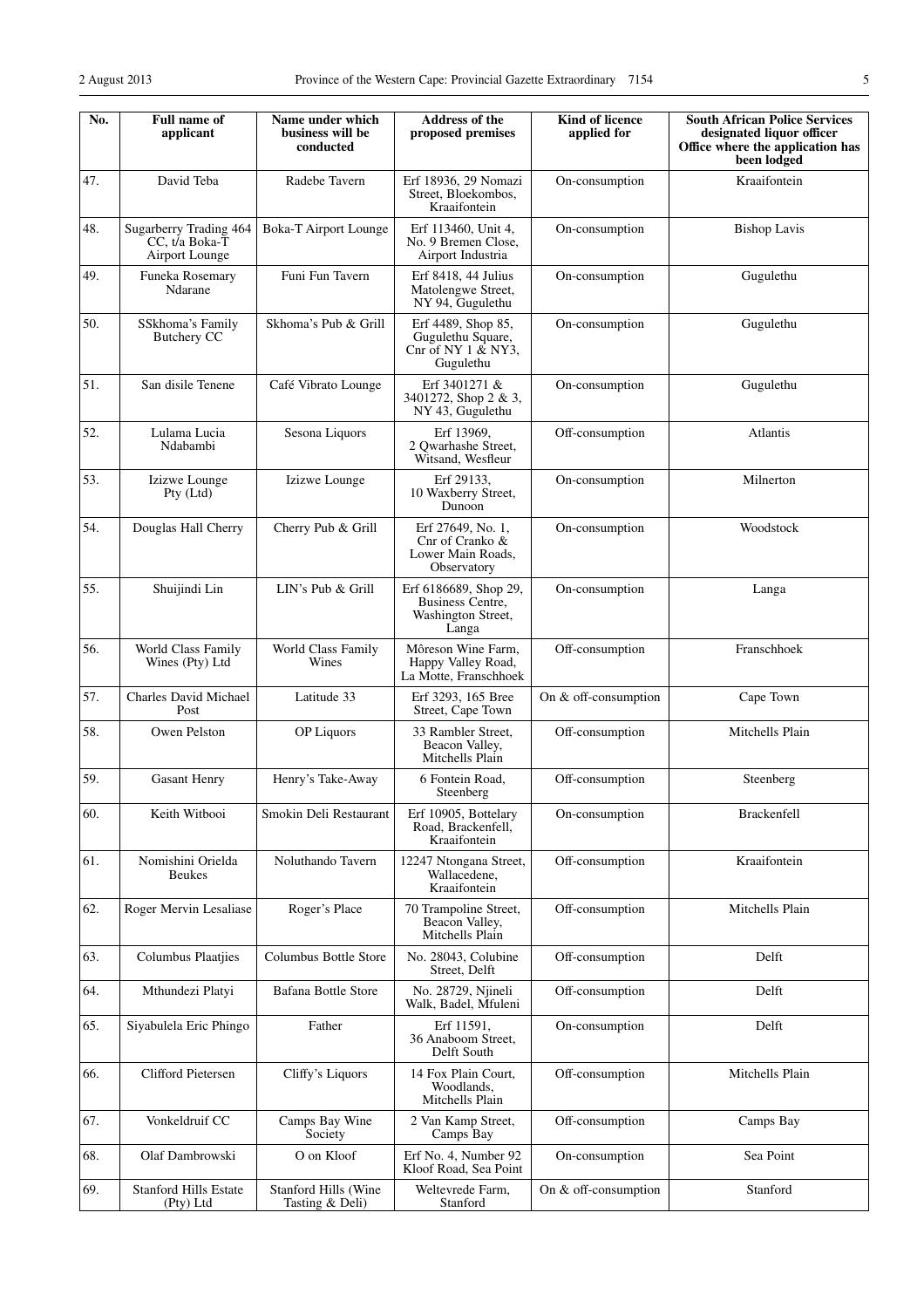| No. | <b>Full name of</b><br>applicant   | Name under which<br>business will be<br>conducted | <b>Address of the</b><br>proposed premises                                                     | <b>Kind of licence</b><br>applied for | <b>South African Police Services</b><br>designated liquor officer<br>Office where the application has<br>been lodged |
|-----|------------------------------------|---------------------------------------------------|------------------------------------------------------------------------------------------------|---------------------------------------|----------------------------------------------------------------------------------------------------------------------|
| 70. | Café Photo Albert<br>(Pty) Ltd     | Café Photo Albert                                 | 44 Church Street.<br>Prince Albert                                                             | On-consumption                        | Prince Albert                                                                                                        |
| 71. | Trevor Cecil Jaftha                | TJ's Liquors                                      | 60 Military Street,<br>Steenberg                                                               | Off-consumption                       | Steenberg                                                                                                            |
| 72. | Vuyisile Vincent Klaas             | <b>Ouenchers Liquors</b>                          | Erf 389, 111 Zodiac<br>Street, Kulani Park.<br>Khayelitsha                                     | Off-consumption                       | Lingelethu West                                                                                                      |
| 73. | The Stall (Pty) Ltd                | The Stall                                         | Portion 18 (a Portion of<br>Portion 17) of the Farm<br>No. 1076, 191 Main<br>Road. Francshhoek | On-consumption                        | Franschhoek                                                                                                          |
| 74. | Joseph Benjamin<br>Robinson        | <b>Barnyard Lounge</b>                            | Erf 38722, Shop F17,<br>Willowbridge Lifestyle<br>Centre, 39 Carl Cronje<br>Drive, Bellville   | On-consumption                        | Bellville                                                                                                            |
| 75. | Pick 'n Pay Retailers<br>(Pty) Ltd | Pick 'n Pay (Milnerton<br>Centre Point)           | Cnr of Loxton &<br>Koeberg Road,<br>Milnerton                                                  | Off-consumption                       | Milnerton                                                                                                            |
| 76. | Deon Langenegger                   | El Caracol                                        | Erf 122, 46 Sarel<br>Cilliers Street, Napier                                                   | On-consumption                        | Napier                                                                                                               |
| 77. | Pick 'n Pay Retailers<br>(Pty) Ltd | Pick 'n Pay Liquor<br>(V&A Waterfront)            | Shop LG 1001, Victoria<br>Wharf, Breakwater<br>Boulevard, V&A<br>Waterfront, Cape Town         | Off-consumption                       | Table Bay Harbour                                                                                                    |
| 78. | Pick 'n Pay Retailers<br>(Pty) Ltd | Pick 'n Pay (V&A<br>Waterfront)                   | Shop LG 1001, Victoria<br>Wharf, Breakwater<br>Boulevard, V&A<br>Waterfront, Cape Town         | Off-consumption                       | Table Bay Harbour                                                                                                    |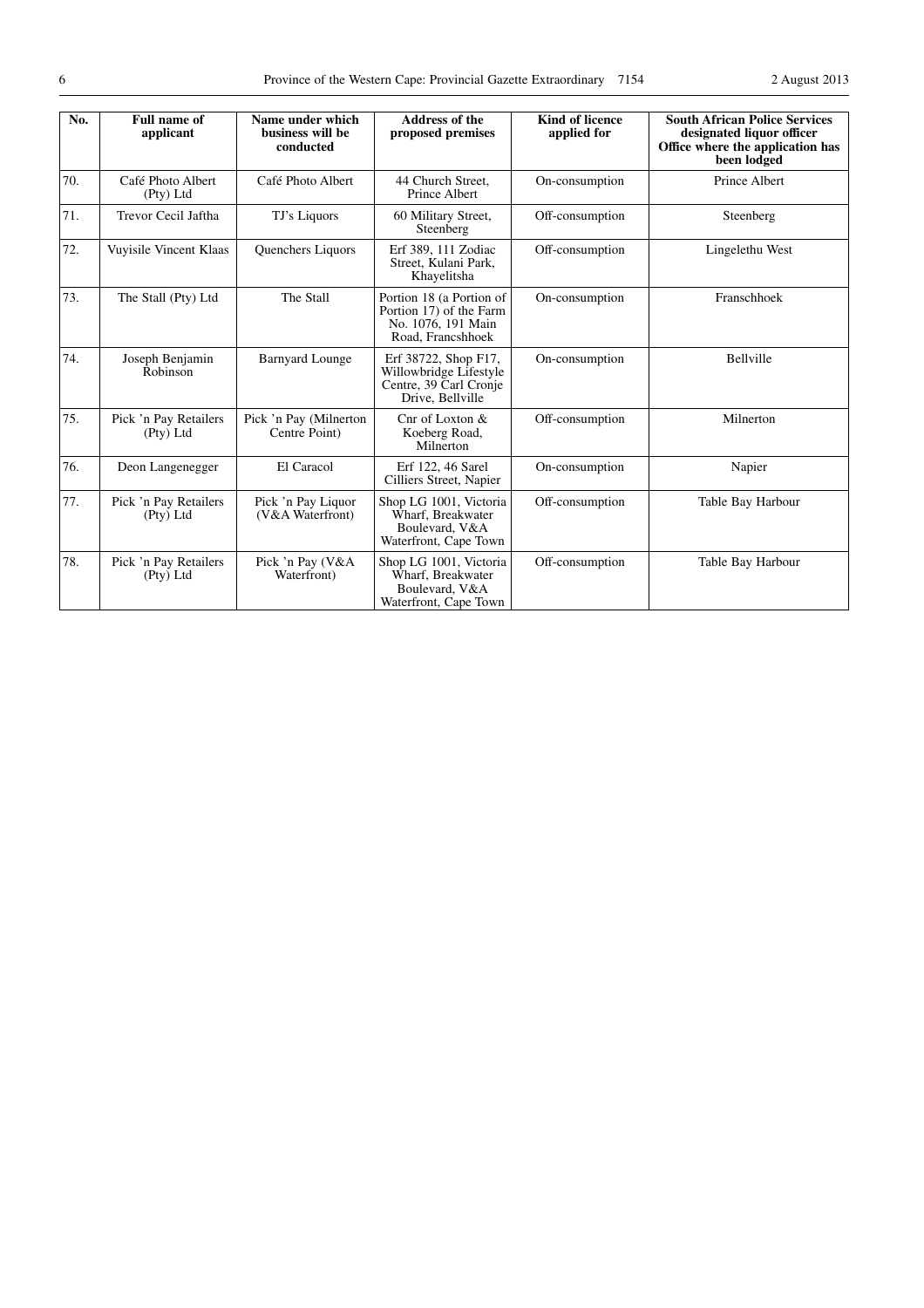## **DEPARTEMENT VAN EKONOMIESE ONTWIKKELING EN TOERISME**

P.K. 242/2013 2 Augustus 2013

# **WES-KAAPSE DRANKWET, 2008 (WET 4 VAN 2008)**

#### ''**VORM 5**

#### **KENNISGEWING VAN AANSOEKE OM DRANKLISENSIES INGEVOLGE ARTIKEL 37(1) VAN DIE WES-KAAPSE DRANKWET, 2008**

# **[Reg. 10(1)]**

Hiermee word kennis gegee dat die volgende aansoeke om dranklisensies ingedien is by die Wes-Kaapse Drankowerheid (die Owerheid) en by die aangewese drankbeamptes by die aangeduide Suid-Afrikaanse Polisiedienskantore.

Die betrokke aansoeke kan, tot en met die 28ste dag vanaf die datum van hierdie kennisgewing, op versoek en gratis, deur enige persoon, by die kantore van die Owerheid of van die aangewese drankbeampte hieronder gelys, geïnspekteer word. Afskrifte van die aansoek kan by die Owerheid na betaling van die voorgeskrewe fooi verkry word.

Vertoë moet ooreenkomstig artikel 39 van die Wet skriftelik by die Owerheid en die aangewese drankbeampte ingedien word.

| Nr. | Volle naam van<br>aansoeker                       | Naam waaronder<br>besigheid bedryf sal<br>word | Adres van die<br>voorgenome perseel                                                                   | Tipe lisensie waarom<br>aansoek gedoen word | Suid-Afrikaanse<br>Polisiedienskantoor van die<br>aangewese drankbeampte waar<br>die aansoek ingedien is |
|-----|---------------------------------------------------|------------------------------------------------|-------------------------------------------------------------------------------------------------------|---------------------------------------------|----------------------------------------------------------------------------------------------------------|
| 1.  | <b>Alessio Finotte</b>                            | Foneria Italia                                 | Dianthusweg 1,<br>H/v Dianthusweg $&$<br>Raatsweg, Table View                                         | Binne verbruik                              | <b>Table View</b>                                                                                        |
| 2.  | 107 Bree Street (Edms)<br><b>B</b> <sub>p</sub> k | La Parada Bree Straat                          | Erf 2127, Grondvloer<br>& Kelderverdieping,<br>Breestraat 107,<br>Kaapstad                            | Binne verbruik                              | Kaapstad                                                                                                 |
| 3.  | Shoprite Checkers<br>(Edms) Bpk                   | Checkers Liquorshop<br>Helderberg              | Gedeelte 77 van Plaas<br>794, Helderbergwinkel-<br>sentrum, H/v De<br>Beerslaan & N2,<br>Somerset-Wes | Buite verbruik                              | Somerset-Wes                                                                                             |
| 4.  | Mfuneko Gijana                                    | Home Boy Tavern                                | Erf 20368,<br>Ndzuzostraat 113,<br>Nomzamo, Strand                                                    | Binne verbruik                              | Lwandle                                                                                                  |
| 5.  | Shoprite Checkers<br>(Edms) Bpk                   | <b>Checkers Food</b><br>Services               | Erf 103608, Eenheid 1,<br>Ikhwezi<br>Industrieëlpark,<br>Fitzmauricelaan,<br>Epping 2                 | Buite verbruik                              | Elsiesrivier                                                                                             |
| 6.  | Olivia Charles                                    | Baksteen's Liquor                              | Erf 30992,<br>Veerpylstraat 37,<br>Beacon Valley,<br>Mitchells Plain                                  | Buite verbruik                              | Mitchells Plain                                                                                          |
| 7.  | Lizzie Makwena                                    | Zanele's Place                                 | Erf 261, Juliet<br>Jonasstraat 17,<br>Nelspoort                                                       | Binne verbruik                              | Beaufort-Wes                                                                                             |
| 8.  | Lubabalo Sydney<br>Ngamlana                       | Ngamlana<br>Manufactures                       | Erf 11820, Nr. 4<br>Finchslot, Westlake                                                               | Buite verbruik                              | Kirstenhoff                                                                                              |
| 9.  | Nils Richard Parkfelt                             | La Chataigne Wines                             | Marlod Plaas, R45,<br>La Motte, Franschhoek                                                           | Buite verbruik                              | Franschhoek                                                                                              |
| 10. | <b>Blouberg Retail Invest</b><br>(Edms) Bpk       | Kwik Spar                                      | Winkel 7,<br>Westportsentrum,<br>H/v Rochester & Port<br>Placeweg, Blouberg<br>Sands, Milnerton       | Buite verbruik                              | <b>Table View</b>                                                                                        |
| 11. | <b>Blouberg Retail Invest</b><br>(Edms) Bpk       | Tops Spar                                      | Winkel 9,<br>Westportsentrum,<br>H/v Rochester & Port<br>Placeweg, Blouberg<br>Sands, Milnerton       | Buite verbruik                              | <b>Table View</b>                                                                                        |
| 12. | Namaste Chandani Deli<br>CC.                      | Namaste Chandani                               | Erf 173664,<br>Roodebloemweg 80,<br>Woodstock                                                         | Binne verbruik                              | Woodstock                                                                                                |
| 13. | Beadica 187 BK                                    | Rhodes Memorial<br>Restaurant                  | Groote Schuur<br>Landgoed, Rondebosch                                                                 | Binne verbruik                              | Rondebosch                                                                                               |
| 14. | Spring Lights 158<br>(Edms) Bpk                   | Koi Bantry Bay                                 | Erf 685, Victoriaweg<br>34, Bantry Bay                                                                | Binne verbruik                              | Seepunt                                                                                                  |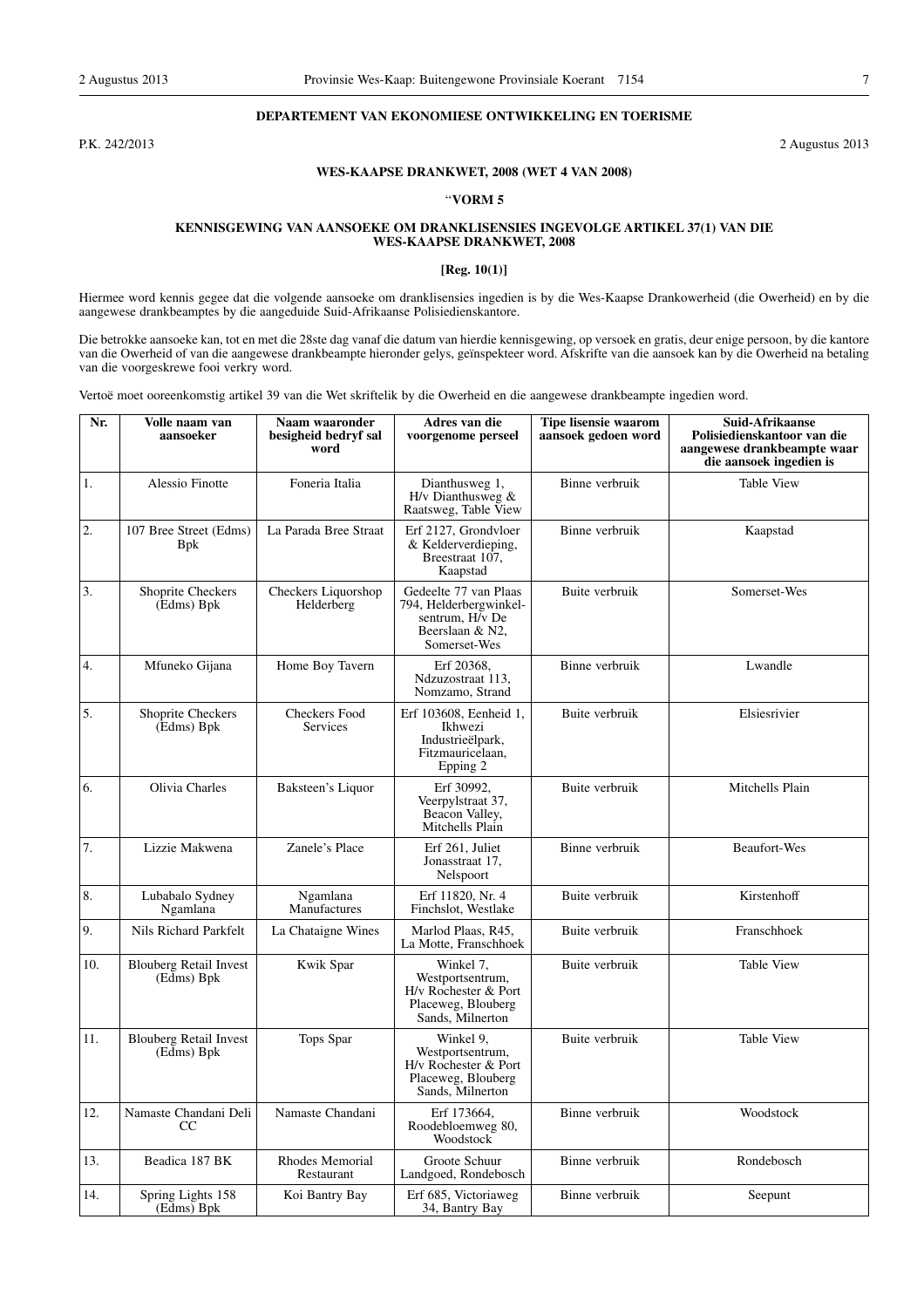| Nr. | Volle naam van<br>aansoeker                  | Naam waaronder<br>besigheid bedryf sal<br>word        | Adres van die<br>voorgenome perseel                                                                         | <b>Tipe lisensie waarom</b><br>aansoek gedoen word   | Suid-Afrikaanse<br>Polisiedienskantoor van die<br>aangewese drankbeampte waar<br>die aansoek ingedien is |
|-----|----------------------------------------------|-------------------------------------------------------|-------------------------------------------------------------------------------------------------------------|------------------------------------------------------|----------------------------------------------------------------------------------------------------------|
| 15. | Hydrogon BK                                  | Rhino Wines SA                                        | Afdeling C15, Prime<br>Park C, Mockeweg,<br>Dieprivier                                                      | Buite verbruik                                       | Dieprivier                                                                                               |
| 16. | <b>Blue Bantry</b><br>Investments 252        | Njalo-Njalo Safari's                                  | Erf WPLSE 34 0004,<br>Plaas nommer 34,<br>Decca, Touwsrivier                                                | Binne verbruik                                       | Touwsrivier                                                                                              |
| 17. | Die Tigerlily<br>Restaurant (Edms) Bpk       | Die Tigerlily Restau-<br>rant                         | Eenh eid 12, Outspan<br>Lodge $16$ ,<br>Kommetjiestraat,<br>Vishoek                                         | Binne verbruik                                       | Vishoek                                                                                                  |
| 18. | Anathi Nazo Sibisi                           | Tenga on the Run                                      | Winkel 7, Viveka<br>House, Hoofweg,<br>Parklands                                                            | Buite verbruik                                       | <b>Table View</b>                                                                                        |
| 19. | The Firm Alliance<br>(Edms) Bpk              | The Black Pig                                         | Erf 2361, Kloofstraat<br>102, Tuine, Kaapstad                                                               | Binne verbruik                                       | Kaapstad                                                                                                 |
| 20. | Golden Mile<br>Production (Edms) Bpk         | Le Roi Beach Bar                                      | Erf 3062, Winkel 104,<br>Eerstevloer, The Prom-<br>enade, Victoriaweg,<br>Kampsbaai                         | Binne verbruik                                       | Kampsbaai                                                                                                |
| 21. | Alberto Crovetto                             | Soul Kitchen                                          | Albertweg 297,<br>Woodstock                                                                                 | Binne verbruik                                       | Woodstock                                                                                                |
| 22. | Meyer Familietrust                           | Wassungs Drankwinkel                                  | Erf 14930, Kerkstraat<br>21, Mosselbaai                                                                     | Buite verbruik                                       | Mosselbaai                                                                                               |
| 23. | Tokai Italian Kitchen<br>(Edms) Bpk          | Newlands Italian<br>Kitchen & Coach<br>House Wine Bar | Erf 97478, Winkel<br>Nr. 6, Newlands Quar-<br>ter, $H/v$ Hoofstraat $&$<br>Deanstraat, Nuweland             | Binne verbruik                                       | Claremont                                                                                                |
| 24. | Marianne Smit                                | Smitswinkel                                           | Restant van Erf 14749,<br>Langenhovenweg 45,<br>Oudtshoorn                                                  | Binne en buite verbruik                              | Oudtshoorn                                                                                               |
| 25. | Remgro Management<br>Services Beperk         | Fleur du Cap                                          | Erf 741,<br>Lourensfordweg,<br>Somerset-Wes                                                                 | Binne verbruik                                       | Somerset-Wes                                                                                             |
| 26. | Vonkeldruif BK                               | Camps Bay Wine<br>Society                             | Erf 2656, Waalstraat<br>64A, Kaapstad                                                                       | Buite verbruik                                       | Kaapstad                                                                                                 |
| 27. | Molteno Brothers<br>(Edms) Bpk               | <b>Tasting Station</b>                                | Gedeelte 88 en 13 van<br>die Plaas Palmietrivier<br>Nr. 319, Caledon                                        | Binne en buite verbruik                              | Caledon                                                                                                  |
| 28. | <b>Bosman Family</b><br>Vineyards (Edms) Bpk | <b>Bosman Family</b><br>Vineyards                     | Erf 66, Lelienfontein<br>Plaas, Wellington                                                                  | Mikro-vervaardiging<br>(Binne en buite<br>verbruik)  | Wellington                                                                                               |
| 29. | DGB (Edms) Bpk                               | Boschendal<br>(New Cellar Door)                       | Plaas Nr. 1174, Rhone,<br>Boschendal Plaas,<br>Groot Drakenstein,<br>Paarl                                  | Buite verbruik                                       | Paarl                                                                                                    |
| 30. | Lusan Premium Wines<br>(Edms) Bpk            | <b>Uitkyk Wines</b>                                   | Restant van die Plaas<br>Nr. 44, Uitkyk Plaas,<br>R44, Stellenbosch                                         | Mikro-vervaardiging<br>(Binne en buite)<br>verbruik) | Stellenbosch                                                                                             |
| 31. | Armajaro Estates<br>(Edms) Bpk               | Vondeling Wines                                       | Restant van die Plaas<br>Nr. 75, Vryguns Plaas,<br>Voor-Paardeberg, Paarl                                   | Mikro-vervaardiging<br>(Buite verbruik)              | Paarl                                                                                                    |
| 32. | Citymob Social Buying<br>(Edms) Bpk          | Citymob                                               | Erwe 162807, 162808<br>en 10625, Eenheid<br>A401, The Old Biscuit<br>Mill, Albertweg 373-<br>375, Woodstock | Buite verbruik                                       | Woodstock                                                                                                |
| 33. | Kruger Wine Works<br>(Edms) Bpk              | Fram Wines                                            | Plaas 1214, Swartland<br>Wynkelder, R44,<br>Malmesbury                                                      | Buite verbruik                                       | Malmesbury                                                                                               |
| 34. | Darling Olives BK                            | Darling Olives                                        | Gedeelte 1 en 2 van<br>Plaas Nr. 573,<br>Darling Olives,<br>Alexanderfontein,<br>Darling                    | Binne en buite verbruik                              | Darling                                                                                                  |
| 35. | Pick 'n Pay Retailers<br>(Edms) Bpk          | Pick 'n Pay (Golding<br>Square, Kenilworth)           | Erf 172020, H/v<br>Summerly & Hoofweg,<br>Kenilworth                                                        | Buite verbruik                                       | Wynberg                                                                                                  |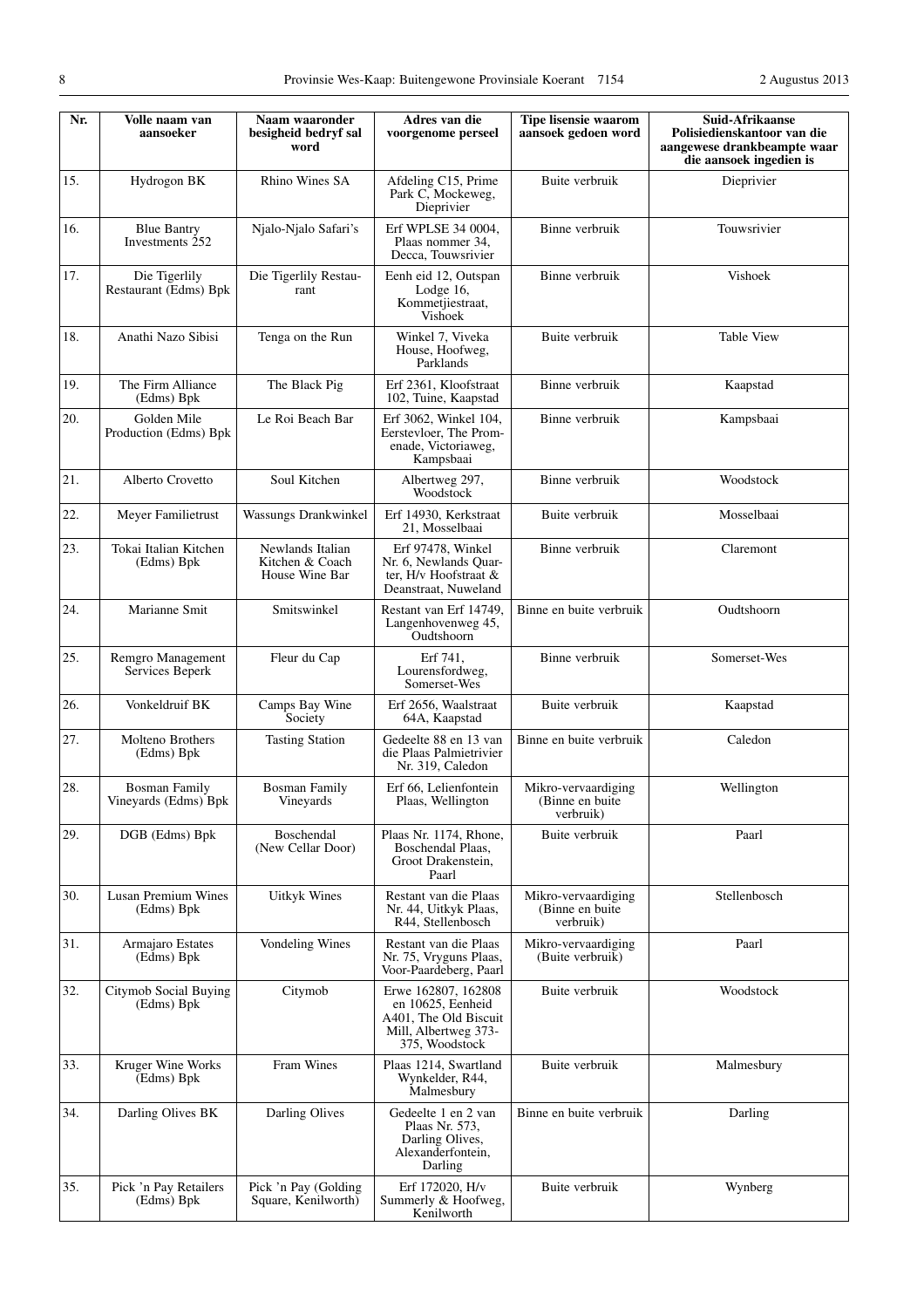| ۰.                     |
|------------------------|
| ٠                      |
| I<br>ł<br>ł<br>۰.<br>٧ |

| Nr. | Volle naam van<br>aansoeker                                | Naam waaronder<br>besigheid bedryf sal<br>word | Adres van die<br>voorgenome perseel                                                                                                                     | Tipe lisensie waarom<br>aansoek gedoen word | Suid-Afrikaanse<br>Polisiedienskantoor van die<br>aangewese drankbeampte waar<br>die aansoek ingedien is |
|-----|------------------------------------------------------------|------------------------------------------------|---------------------------------------------------------------------------------------------------------------------------------------------------------|---------------------------------------------|----------------------------------------------------------------------------------------------------------|
| 36. | FM Fish BK                                                 | Fish and More                                  | Erf 3697, Winkel 13,<br>Struisbaai-<br>winkelsentrum,<br>Cinnerariastraat 17,<br>Struisbaai                                                             | Binne verbruik                              | Struisbaai                                                                                               |
| 37. | Van Riebeeck<br>Drankgroep BK                              | Get Wine                                       | Erf 16400, Pals Gebou,<br>Kelder Eenheid,<br>Durhamlaan 97,<br>Soutrivier                                                                               | Buite verbruik                              | Woodstock                                                                                                |
| 38. | Skylite Investments 48<br>BK                               | El Rodizio Café                                | Erf 170365, Winkel 10,<br>Die Claremont Gebou,<br>Hoofweg 53, Hoek van<br>Hoofweg en<br>Stegmannweg,<br>Claremont                                       | Binne verbruik                              | Claremont                                                                                                |
| 39. | Jedi Trading BK                                            | De Vrede Place Guest<br>House                  | Erf 8067,<br>Leetchfieldsingel 12-<br>20, Vredekloof,<br><b>Brackenfell</b>                                                                             | Binne verbruik                              | <b>Brackenfell</b>                                                                                       |
| 40. | Nontsikelelo Gliffima<br>Ndzishe                           | Malibongwe Restaurant<br>(Lookout Hill)        | Erf 27320, Look Out<br>Hillsentrum, Hoek van<br>New Way & Spineweg,<br>Spineweg 1, Elitha<br>Park, Khayelitsha                                          | Binne verbruik                              | Khayelitsha                                                                                              |
| 41. | Wine On-line BK                                            | Wine On-line                                   | Kantoor: Erf 8169,<br>Speciousa-straat 1,<br>Paradyskloof,<br>Stellenbosch                                                                              | Buite verbruik                              | Stellenbosch                                                                                             |
|     |                                                            |                                                | Stoorplek in terme van<br>Artikel 57(1): Gedeelte<br>3 van Plaas 214,<br>Eenheid 713, Storage<br>Pot, Potsdamweg,<br>Killarney Gardens                  | Stoorplek                                   | Killarney Gardens                                                                                        |
| 42. | Robin Wood (Edms)<br><b>B</b> pk                           | Saxenburg Liquors                              | Erf 692, Fabriek<br>Nommer 1,<br>Saxenburgweg,<br>Blackheath                                                                                            | Buite verbruik                              | Kuilsrivier                                                                                              |
| 43. | Scarlet Sun 58 (Edms)<br><b>B</b> <sub>p</sub>             | Market on the Wharf<br>(Off)                   | Erf 149294, The Power<br>Station Gebou 19,<br>Eenheid 22, Dockweg,<br>V & A Waterfront,<br>Kaapstad                                                     | Buite verbruik                              | Table Bay                                                                                                |
| 44. | Sports Ball and All<br>Tours (Edms) Bpk                    | Sports Ball and All<br>Tours — CJ 77322        | Henred Fruehauf<br>Registrasie nommer: CJ<br>77322 Geparkeer te:<br>Parkeer area nommer 1.<br>Zandam Plaas.<br>Gedeelte 3 van Plaas<br>479, R312, Paarl | Binne verbruik                              | Klapmuts                                                                                                 |
| 45. | 180 Kloof Road<br>(Edms) Bpk                               | <b>Ellerman Pavilion</b>                       | Erf 69, Bantry Steps<br>19, Bantry Bay,<br>Kaapstad                                                                                                     | Binne verbruik                              | Seepunt                                                                                                  |
| 46. | Sesona Family<br>Butchery BK                               | Sesona Pub and Grill                           | Erf 10177, Winkel 5 &<br>6, NY 50, Gugulethu                                                                                                            | Binne verbruik                              | Gugulethu                                                                                                |
| 47. | David Teba                                                 | Radebe Tavern                                  | Erf 18936,<br>Nomazistraat 29,<br>Bloekombos,<br>Kraaifontein                                                                                           | Binne verbruik                              | Kraaifontein                                                                                             |
| 48. | Sugarberry Trading 464<br>BK, h/a Boka-T<br>Airport Lounge | <b>Boka-T Airport Lounge</b>                   | Erf 113460, Eenheid 4,<br>Nr. 9 Bremenslot,<br>Airport Industria                                                                                        | Binne verbruik                              | <b>Bishop Lavis</b>                                                                                      |
| 49. | Funeka Rosemary<br>Ndarane                                 | Funi Fun Tavern                                | Erf 8418, Julius<br>Matolengwestraat 44,<br>NY 94, Gugulethu                                                                                            | Binne verbruik                              | Gugulethu                                                                                                |
| 50. | SSk homa's Family<br><b>Butchery BK</b>                    | Skhoma's Pub & Grill                           | Erf 4489, Winkel 85,<br>Gugulethu Square,<br>$H/v$ NY 1 & NY3,<br>Gugulethu                                                                             | Binne verbruik                              | Gugulethu                                                                                                |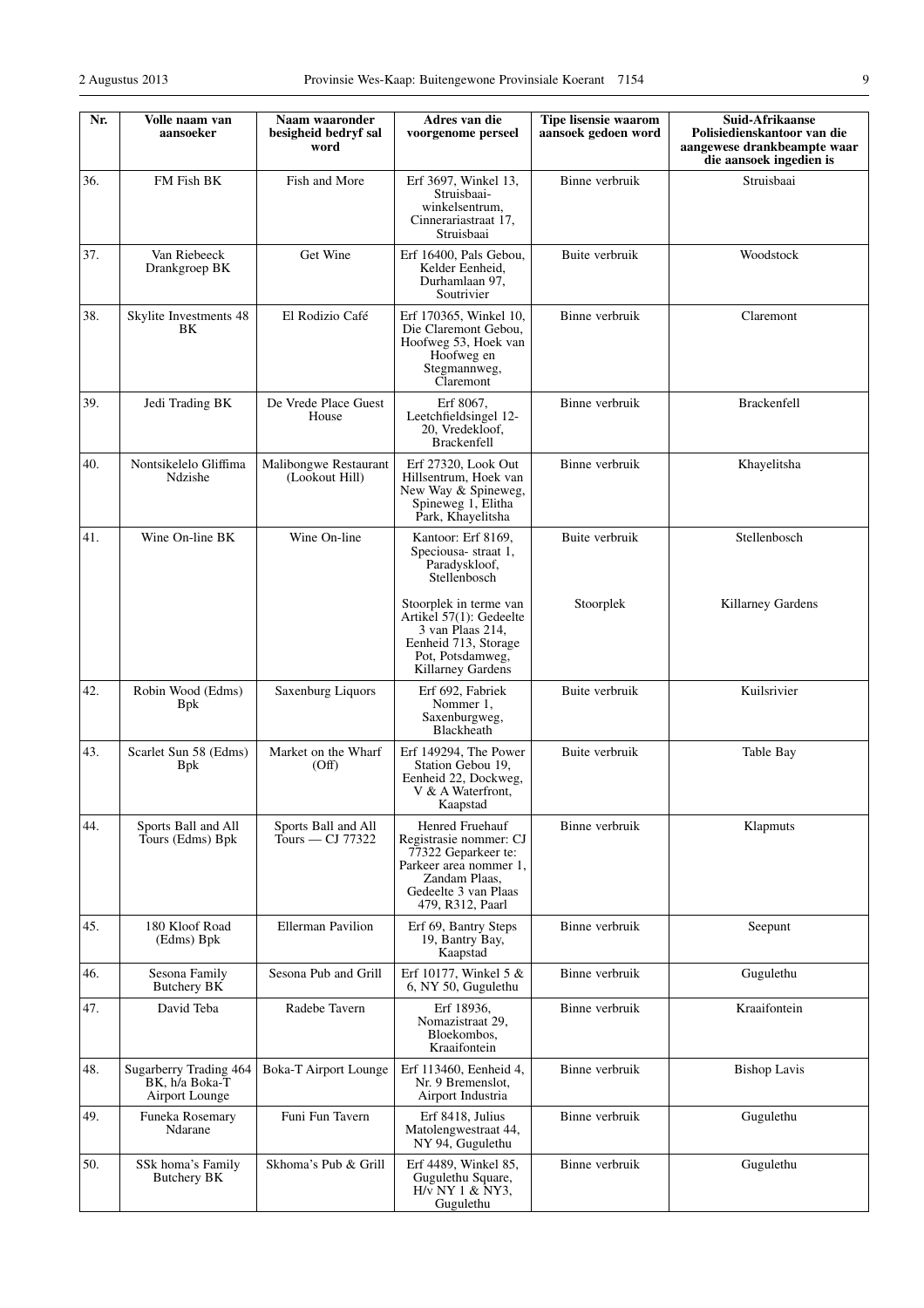| Nr. | Volle naam van<br>aansoeker                | Naam waaronder<br>besigheid bedryf sal<br>word | Adres van die<br>voorgenome perseel                                                                   | <b>Tipe lisensie waarom</b><br>aansoek gedoen word | Suid-Afrikaanse<br>Polisiedienskantoor van die<br>aangewese drankbeampte waar<br>die aansoek ingedien is |
|-----|--------------------------------------------|------------------------------------------------|-------------------------------------------------------------------------------------------------------|----------------------------------------------------|----------------------------------------------------------------------------------------------------------|
| 51. | Sandisile Tenene                           | Café Vibrato Lounge                            | Erf 3401271 &<br>3401272, Winkel 2 &<br>3, NY 43, Gugulethu                                           | Binne verbruik                                     | Gugulethu                                                                                                |
| 52. | Lulama Lucia<br>Ndabambi                   | Sesona Liquors                                 | Erf 13969,<br>Owarhashestraat 2,<br>Witsand, Wesfleur                                                 | Buite verbruik                                     | Atlantis                                                                                                 |
| 53. | Izizwe Lounge Edms<br>(Bpk)                | Izizwe Lounge                                  | Erf 29133,<br>Waxberrystraat 10,<br>Dunoon                                                            | Binne verbruik                                     | Milnerton                                                                                                |
| 54. | Douglas Hall Cherry                        | Cherry Pub & Grill                             | Erf 27649, Nr. 1, H/v<br>Crankoweg &<br>Laerhoofweg,<br>Observatory                                   | Binne verbruik                                     | Woodstock                                                                                                |
| 55. | Shuijindi Lin                              | LIN's Pub & Grill                              | Erf 6186689, Winkel<br>29, Besigheids-<br>sentrum.<br>Washingtonstraat,<br>Langa                      | Binne verbruik                                     | Langa                                                                                                    |
| 56. | World Class Family<br>Wines (Edms) Bpk     | World Class Family<br>Wines                    | Môresonwynplaas,<br>Happy Valleyweg,<br>La Motte, Franschhoek                                         | Buite verbruik                                     | Franschhoek                                                                                              |
| 57. | Charles David Michael<br>Post              | Latitude 33                                    | Erf 3293, Breestraat<br>165, Kaapstad                                                                 | Binne & buite verbruik                             | Kaapstad                                                                                                 |
| 58. | Owen Pelston                               | <b>OP</b> Liquors                              | Ramblerstraat 33,<br>Beacon Valley,<br>Mitchells Plain                                                | Buite verbruik                                     | Mitchells Plain                                                                                          |
| 59. | <b>Gasant Henry</b>                        | Henry's Take-Away                              | Fonteinweg 6,<br>Steenberg                                                                            | Buite verbruik                                     | Steenberg                                                                                                |
| 60. | Keith Witbooi                              | Smokin Deli Restaurant                         | Erf 10905,<br>Bottelaryweg,<br>Brackenfell,<br>Kraaifontein                                           | Binne verbruik                                     | <b>Brackenfell</b>                                                                                       |
| 61. | Nomishini Orielda<br><b>Beukes</b>         | Noluthando Tavern                              | 12247 Ntonganastraat,<br>Wallacedene,<br>Kraaifontein                                                 | Buite verbruik                                     | Kraaifontein                                                                                             |
| 62. | Roger Mervin Lesaliase                     | Roger's Place                                  | Trampolinestraat 70,<br>Beacon Valley,<br>Mitchells Plain                                             | Buite verbruik                                     | Mitchells Plain                                                                                          |
| 63. | Columbus Plaatjies                         | Columbus Bottle Store                          | Nr. 28043,<br>Colubinestraat, Delft                                                                   | Buite verbruik                                     | Delft                                                                                                    |
| 64. | Mthundezi Platyi                           | <b>Bafana Bottle Store</b>                     | Nr. 28729, Niinelisteeg,<br>Badel, Mfuleni                                                            | Buite verbruik                                     | Delft                                                                                                    |
| 65. | Siyabulela Eric Phingo                     | Father                                         | Erf 11591,<br>Anaboomstraat 36,<br>Delft-Suid                                                         | Binne verbruik                                     | Delft                                                                                                    |
| 66. | Clifford Pietersen                         | Cliffy's Liquors                               | Fox Plainhof 14,<br>Woodlands, Mitchells<br>Plain                                                     | Buite verbruik                                     | Mitchells Plain                                                                                          |
| 67. | Vonkeldruif BK                             | Camps Bay Wine<br>Society                      | Van Kampstraat 2,<br>Kampsbaai                                                                        | Buite verbruik                                     | Kampsbaai                                                                                                |
| 68. | Olaf Dambrowski                            | O on Kloof                                     | Erf Nr. 4, Nommer 92<br>Kloofweg, Seepunt                                                             | Binne verbruik                                     | Seepunt                                                                                                  |
| 69. | <b>Stanford Hills Estate</b><br>(Edms) Bpk | <b>Stanford Hills</b><br>(Wynproe & Deli)      | Weltevrede Plaas,<br>Stanford                                                                         | Binne & buite verbruik                             | Stanford                                                                                                 |
| 70. | Café Photo Albert<br>(Edms) Bpk            | Café Photo Albert                              | Churchstraat 44,<br>Prince Albert                                                                     | Binne verbruik                                     | Prince Albert                                                                                            |
| 71. | Trevor Cecil Jaftha                        | TJ's Liquors                                   | Militarystraat 60,<br>Steenberg                                                                       | Buite verbruik                                     | Steenberg                                                                                                |
| 72. | Vuyisile Vincent Klaas                     | Quenchers Liquors                              | Erf 389, Zodiacstraat<br>111, Kulani Park,<br>Khayelitsha                                             | Buite verbruik                                     | Lingelethu West                                                                                          |
| 73. | The Stall (Edms) Bpk                       | The Stall                                      | Gedeelte18 ('n<br>Gedeelte van Gedeelte<br>17) van die Plaas<br>Nr. 1076, Hoofweg<br>191, Franschhoek | Binne verbruik                                     | Franschhoek                                                                                              |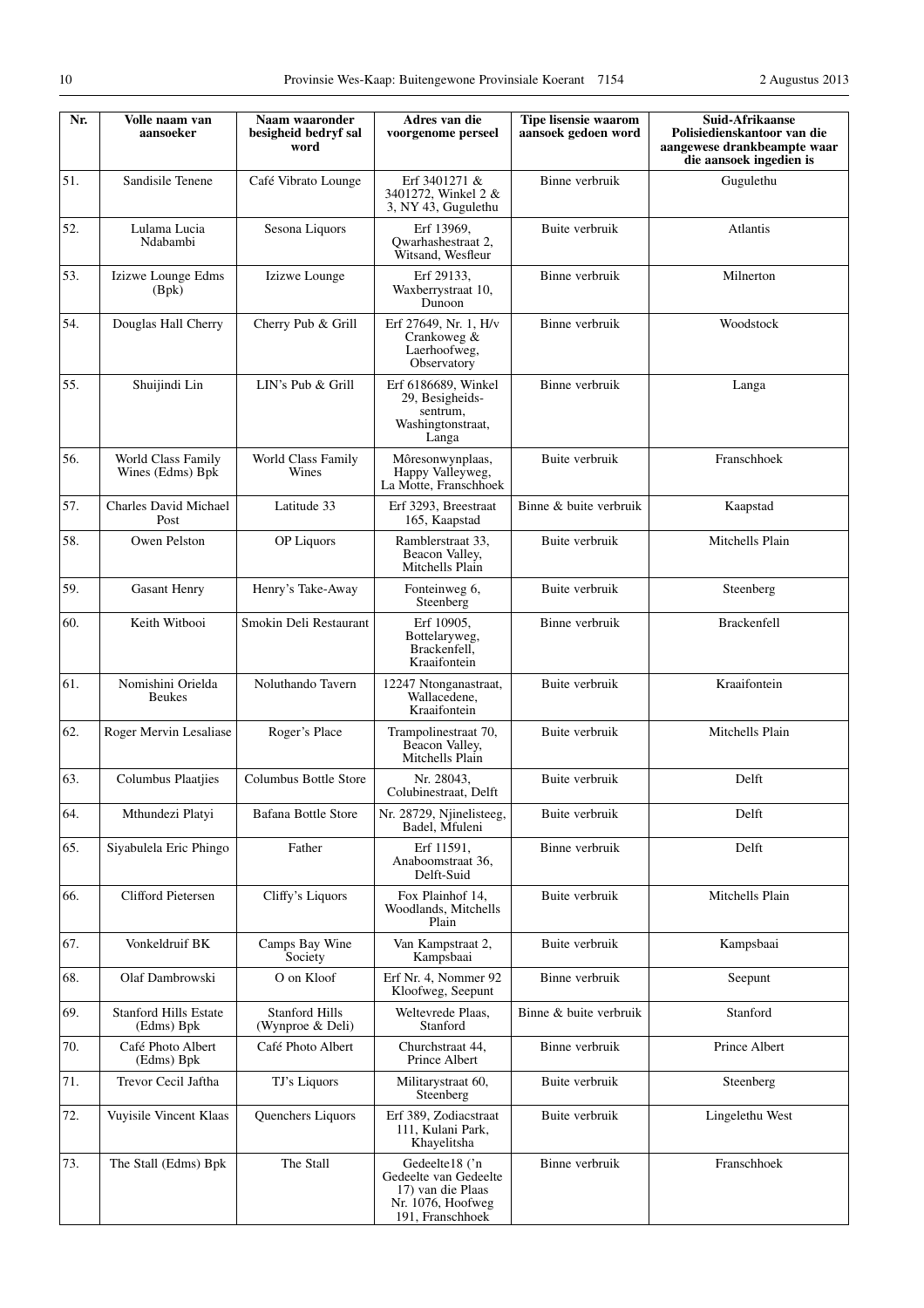| Nr. | Volle naam van<br>aansoeker          | Naam waaronder<br>besigheid bedryf sal<br>word | Adres van die<br>voorgenome perseel                                                                     | Tipe lisensie waarom<br>aansoek gedoen word | Suid-Afrikaanse<br>Polisiedienskantoor van die<br>aangewese drankbeampte waar<br>die aansoek ingedien is |
|-----|--------------------------------------|------------------------------------------------|---------------------------------------------------------------------------------------------------------|---------------------------------------------|----------------------------------------------------------------------------------------------------------|
| 74. | Joseph Benjamin<br>Robinson          | <b>Barnyard Lounge</b>                         | Erf 38722, Winkel F17,<br>Willowbridge<br>Leefstylsentrum,<br>Carl Cronjerylaan 39,<br><b>Bellyille</b> | Binne verbruik                              | Bellville                                                                                                |
| 75. | Pick 'n Pay Handelaars<br>(Edms) Bpk | Pick 'n Pay (Milnerton<br>Centre Point)        | $H/v$ Loxton $&$<br>Koebergweg, Milnerton                                                               | Buite verbruik                              | Milnerton                                                                                                |
| 76. | Deon Langenegger                     | El Caracol                                     | Erf 122, Sarel<br>Cilliersstraat 46, Napier                                                             | Binne verbruik                              | Napier                                                                                                   |
| 77. | Pick 'n Pay Handelaars<br>(Edms) Bpk | Pick 'n Pay Liquor<br>(V&A Waterfront)         | Winkel LG 1001,<br>Victoria Wharf.<br>Breakwaterrylaan,<br>V&A Waterfront,<br>Kaapstad                  | Buite verbruik                              | Tafelbaai Hawe                                                                                           |
| 78. | Pick 'n Pay Handelaars<br>(Edms) Bpk | Pick 'n Pay (V&A<br>Waterfront)                | Winkel LG 1001,<br>Victoria Wharf,<br>Breakwaterrylaan,<br>V&A Waterfront.<br>Kaapstad                  | Buite verbruik                              | Tafelbaai Hawe                                                                                           |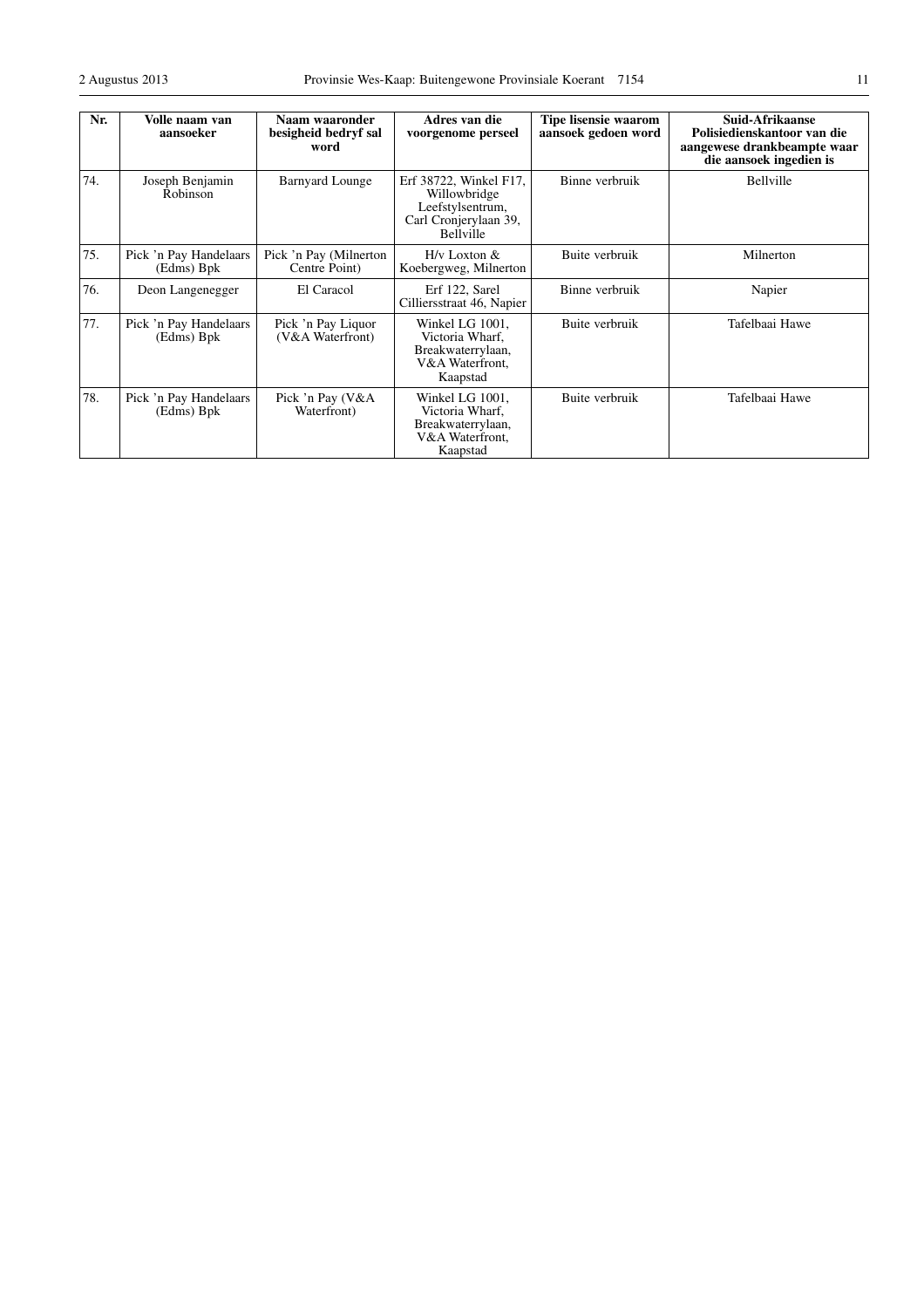## **ISEBE LOPHUHLISO LOQOQOSHO NOKHENKETHO**

P.N. 242/2013 2 Agasti 2013

# **UMTHETHO WOTYWALA WENTSHONA KOLONI, KA-2008 (UMTHETHO 4 KA-2008)**

## ''**IFOMU 5**

# **ISAZISO SOKUFAKWA KWESICELO SEPHEPHA MVUME NGOKWECANDELO 37(1) LOMTHETHO 2008 ISAZISO**

## **[Reg. 10(1)]**

Isaziso siyanikezelwa ukuba ezi zicelo zilandelayo zamaphepha mvume otywala zifakiwe kwabasemaGunyeni ezoTywala eNtshona Koloni (abasemaGunyeni) nakumagosa ajongene nemiba engotywala kwii-ofisi ezixeliweyo zeeNkonzo zamaPolisa aseMzantsi Afrika.

Izicelo ekubhekiselelwa kuzo zingakwazi kwiintsuku ezingamashumi amabini anesibhozo (28) ukususela ngomhla wesi saziso, xa eceliwe kwaye simahla, ziye kuhlolwa nguye nawuphi umntu okwi-Ofisi esemaGunyeni okanye yegosa elijongene nemiba engotywala elixelwe apha ngezantsi. Iikopi zesicelo zingafumaneka kwabasemaGunyeni emva kwentlawulo emiselweyo.

Iingxelo ezixhasayo ezibhaliweyo zingafakwa kwabasemaGunyeni nakwigosa elijongene nemiba engotywala ngokwecandelo 39 loMthetho.

| iNo-<br>mbolo | Igama elipheleleyo<br>lomfaki-sicelo       | Igama ishishini eza<br>kushishina phantsi<br>kwalo | Idilesi yesakhiwo                                                                               | Uhlobo lwephepha<br>mvume olucelayo        | i-Ofisi yeGosa elijongene nemiba<br>engotywala yeeNkonzo<br>zamaPolisa eMzantsi Afrika apho<br>isicelo sifakwe khona |
|---------------|--------------------------------------------|----------------------------------------------------|-------------------------------------------------------------------------------------------------|--------------------------------------------|----------------------------------------------------------------------------------------------------------------------|
| 1.            | Alessio Finotte                            | Foneria Italia                                     | 1 Dianthus Road.<br>Cnr Dianthus & Raats<br>Roads, Table View                                   | Elokuselela<br>nangaphakathi<br>kwamasango | <b>Table View</b>                                                                                                    |
| 2.            | 107 Bree Street<br>(Pty) Ltd               | La Parada Bree Street                              | Erf 2127, Ground Floor<br>& Basement, 107 Bree<br>Street, Cape Town                             | Elokuselela<br>nangaphakathi<br>kwamasango | Cape Town                                                                                                            |
| 3.            | Shoprite Checkers<br>(Pty) Ltd             | Checkers Liquorshop<br>Helderberg                  | Portion 77 of Farm<br>794, Helderberg Mall,<br>Cnr De Beers Avenue<br>& N2, Somerset West       | Elokuselela<br>nangaphandle<br>kwamasango  | Somerset-Wes                                                                                                         |
| 4.            | Mfuneko Gijana                             | Home Boy Tavern                                    | Erf 20368, 113 Ndzuzo<br>Street, Nomzamo,<br>Strand                                             | Elokuselela<br>nangaphakathi<br>kwamasango | Lwandle                                                                                                              |
| 5.            | Shoprite Checkers<br>(Pty) Ltd             | <b>Checkers Food</b><br>Services                   | Erf 103608, Unit 1,<br>Ikhwezi Industrial Park.<br>Fitzmaurice Avenue,<br>Epping 2              | Elokuselela<br>nangaphandle<br>kwamasango  | <b>Elsies River</b>                                                                                                  |
| 6.            | Olivia Charles                             | Baksteen's Liquor                                  | Erf 30992, 37 Veerpyl<br>Street, Beacon Valley,<br>Mitchells Plain                              | Elokuselela<br>nangaphandle<br>kwamasango  | Mitchells Plain                                                                                                      |
| 7.            | Lizzie Makwena                             | Zanele's Place                                     | Erf 261, 17 Juliet Jonas<br>Street, Nelspoort                                                   | Elokuselela<br>nangaphakathi<br>kwamasango | <b>Beaufort West</b>                                                                                                 |
| 8.            | Lubabalo Sydney<br>Ngamlana                | Ngamlana<br>Manufactures                           | Erf 11820, No. 4 Finch<br>Close, Westlake                                                       | Elokuselela<br>nangaphandle<br>kwamasango  | Kirstenhoff                                                                                                          |
| 9.            | Nils Richard Parkfelt                      | La Chataigne Wines                                 | Marlod Farm, R45,<br>La Motte, Franschhoek                                                      | Elokuselela<br>nangaphandle<br>kwamasango  | Franschhoek                                                                                                          |
| 10.           | <b>Blouberg Retail Invest</b><br>(Pty) Ltd | Kwik Spar                                          | Shop 7, Westport<br>Centre, Cnr Rochester<br>& Port Place Road,<br>Blouberg Sands,<br>Milnerton | Elokuselela<br>nangaphandle<br>kwamasango  | Table View                                                                                                           |
| 11.           | <b>Blouberg Retail Invest</b><br>(Pty) Ltd | Tops Spar                                          | Shop 9, Westport<br>Centre, Cnr Rochester<br>& Port Place Road,<br>Blouberg Sands,<br>Milnerton | Elokuselela<br>nangaphandle<br>kwamasango  | <b>Table View</b>                                                                                                    |
| 12.           | Namaste Chandani Deli<br>CC                | Namaste Chandani                                   | Erf 173664.<br>80 Roodebloem Road,<br>Woodstock                                                 | Elokuselela<br>nangaphakathi<br>kwamasango | Woodstock                                                                                                            |
| 13.           | Beadica 187 CC                             | Rhodes Memorial Res-<br>taurant                    | Groote Schuur Estate.<br>Rondebosch                                                             | Elokuselela<br>nangaphakathi<br>kwamasango | Rondebosch                                                                                                           |
| 14.           | Spring Lights 158<br>(Pty) Ltd             | Koi Bantry Bay                                     | Erf 685, 34 Victoria<br>Road, Bantry Bay                                                        | Elokuselela<br>nangaphakathi<br>kwamasango | Sea Point                                                                                                            |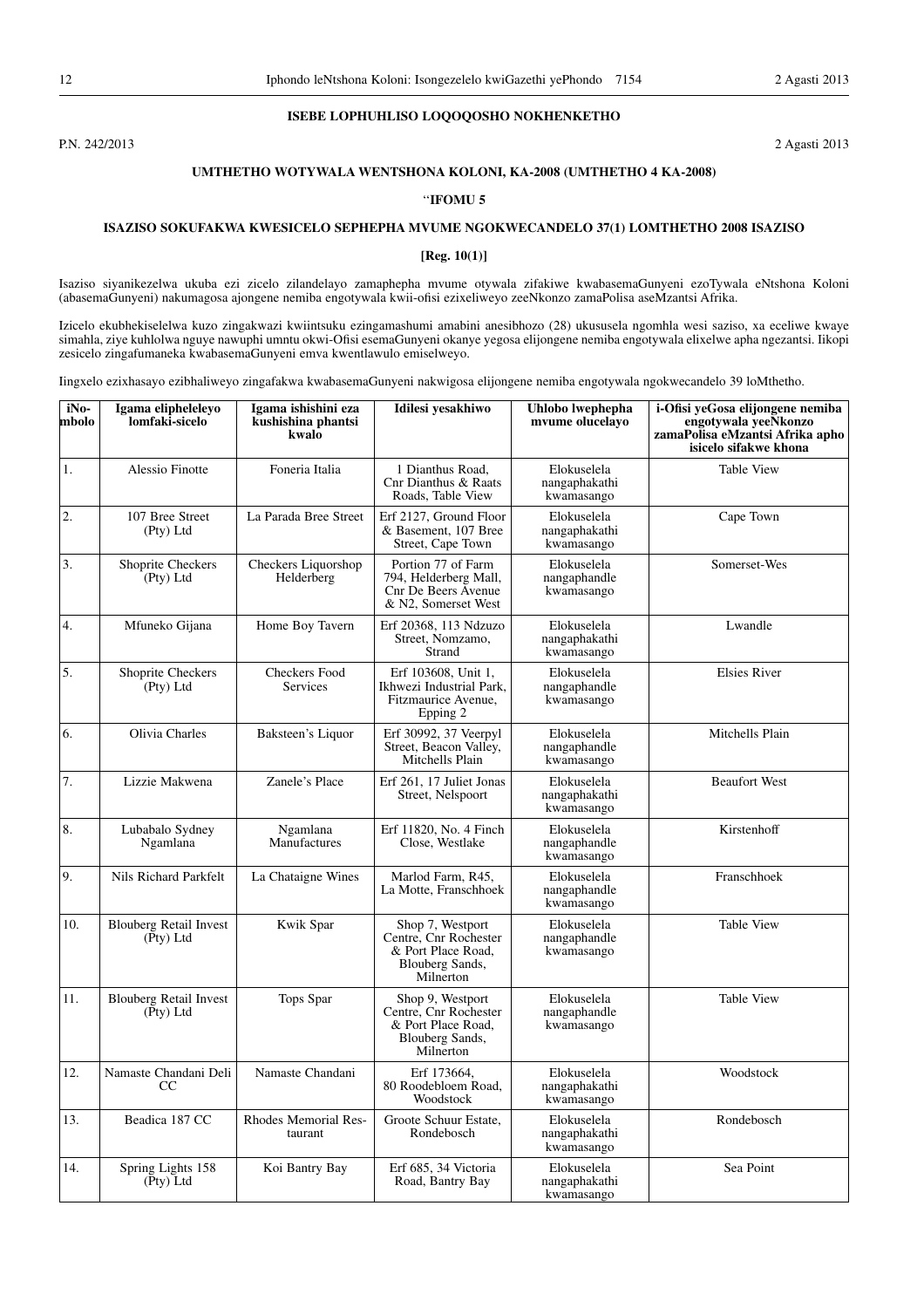| iNo-<br>mbolo | Igama elipheleleyo<br>lomfaki-sicelo        | Igama ishishini eza<br>kushishina phantsi<br>kwalo    | Idilesi yesakhiwo                                                                                             | Uhlobo lwephepha<br>mvume olucelayo                                                          | i-Ofisi yeGosa elijongene nemiba<br>engotywala yeeNkonzo<br>zamaPolisa eMzantsi Afrika apho<br>isicelo sifakwe khona |
|---------------|---------------------------------------------|-------------------------------------------------------|---------------------------------------------------------------------------------------------------------------|----------------------------------------------------------------------------------------------|----------------------------------------------------------------------------------------------------------------------|
| 15.           | Hydrogon CC                                 | Rhino Wines SA                                        | Section C15, Prime<br>Park C, Mocke Road,<br>Diep River                                                       | Elokuselela<br>nangaphandle<br>kwamasango                                                    | Diep River                                                                                                           |
| 16.           | <b>Blue Bantry</b><br>Investments 252       | Njalo-Njalo Safari's                                  | Erf WPLSE 34 0004,<br>Farm number 34,<br>Decca, Touws River                                                   | Elokuselela<br>nangaphakathi<br>kwamasango                                                   | <b>Touws River</b>                                                                                                   |
| 17.           | The Tigerlily<br>Restaurant (Pty) Ltd       | The Tigerlily<br>Restaurant                           | Unit 12, 16 Outspan<br>Lodge, Kommetjie<br>Road, Fish Hoek                                                    | Elokuselela<br>nangaphakathi<br>kwamasango                                                   | Fish Hoek                                                                                                            |
| 18.           | Anathi Nazo Sibisi                          | Tenga on the Run                                      | Shop 7, Viveka House,<br>Main Road, Parklands                                                                 | Elokuselela<br>nangaphandle<br>kwamasango                                                    | <b>Table View</b>                                                                                                    |
| 19.           | The Firm Alliance<br>(Pty) Ltd              | The Black Pig                                         | Erf 2361, 102 Kloof<br>Street, Gardens, Cape<br>Town                                                          | Elokuselela<br>nangaphakathi<br>kwamasango                                                   | Cape Town                                                                                                            |
| 20.           | Golden Mile<br>Production (Pty) Ltd         | Le Roi Beach Bar                                      | Erf 3062, Shop 104,<br>First Floor, The Prom-<br>enade, Victoria Road,<br>Camps Bay                           | Elokuselela<br>nangaphakathi<br>kwamasango                                                   | Camps Bay                                                                                                            |
| 21.           | Alberto Crovetto                            | Soul Kitchen                                          | 297 Albert Road,<br>Woodstock                                                                                 | Elokuselela<br>nangaphakathi<br>kwamasango                                                   | Woodstock                                                                                                            |
| 22.           | Meyer Familietrust                          | Wassungs Drankwinkel                                  | Erf 14930, 21 Church<br>Street, Mossel Bay                                                                    | Elokuselela<br>nangaphandle<br>kwamasango                                                    | Mossel Bay                                                                                                           |
| 23.           | Tokai Italian Kitchen<br>(Pty) Ltd          | Newlands Italian<br>Kitchen & Coach<br>House Wine Bar | Erf 97478, Shop No. 6,<br>Newlands Quarter,<br>Corner Main Street &<br>Dean Street, Newlands                  | Elokuselela<br>nangaphakathi<br>kwamasango                                                   | Claremont                                                                                                            |
| 24.           | Marianne Smit                               | Smitswinkel                                           | Remainder of Erf<br>14749,<br>45 Langenhoven Road,<br>Oudtshoorn                                              | Elokuselela<br>nangaphakathi<br>nangaphandle<br>kwamasango                                   | Oudtshoorn                                                                                                           |
| 25.           | Remgro Management<br>Services Limited       | Fleur du Cap                                          | Erf 741, Lourensford<br>Road, Somerset West                                                                   | Elokuselela<br>nangaphakathi<br>kwamasango                                                   | Somerset West                                                                                                        |
| 26.           | Vonkeldruif CC                              | Camps Bay Wine<br>Society                             | Erf 2656, 64A Wale<br>Street, Cape Town                                                                       | Elokuselela<br>nangaphandle<br>kwamasango                                                    | Cape Town                                                                                                            |
| 27.           | Molteno Brothers<br>(Pty) Ltd               | <b>Tasting Station</b>                                | Portion 88 and 13 of<br>the Farm Palmiet River<br>No. 319, Caledon                                            | Elokuselela<br>nangaphakathi<br>nangaphandle<br>kwamasango                                   | Caledon                                                                                                              |
| 28.           | <b>Bosman Family</b><br>Vineyards (Pty) Ltd | <b>Bosman Family</b><br>Vineyards                     | Erf 66. Lelienfontein<br>Farm, Wellington                                                                     | Elemveliso engephi<br>yotywala nokuthengisa<br>obuzakuselwa<br>nangaphakathi<br>nangaphandle | Wellington                                                                                                           |
| 29.           | DGB (Pty) Ltd                               | Boschendal<br>(New Cellar Door)                       | Farm No. 1174, Rhone,<br>Boschendal Farm,<br>Groot Drakenstein,<br>Paarl                                      | Elokuselela<br>nangaphandle<br>kwamasango                                                    | Paarl                                                                                                                |
| 30.           | Lusan Premium Wines<br>(Pty) Ltd            | <b>Uitkyk Wines</b>                                   | Remainder of the Farm<br>No. 44, Uitkyk Farm,<br>R44, Stellenbosch                                            | Elemveliso engephi<br>yotywala nokuthengisa<br>obuzakuselwa<br>nangaphakathi<br>nangaphandle | Stellenbosch                                                                                                         |
| 31.           | Armajaro Estates (Pty)<br>Ltd               | Vondeling Wines                                       | Remainder of the Farm<br>No. 75, Vryguns Farm,<br>Voor-Paardeberg, Paarl                                      | Elemveliso engephi<br>yotywala nokuthengisa<br>obuzakuselwa<br>nangaphandle                  | Paarl                                                                                                                |
| 32.           | Citymob Social Buying<br>(Pty) Ltd          | Citymob                                               | Erven 162807, 162808<br>and 10625, Unit A401,<br>The Old Biscuit Mill,<br>373 - 375 Albert Road,<br>Woodstock | Elokuselela<br>nangaphandle<br>kwamasango                                                    | Woodstock                                                                                                            |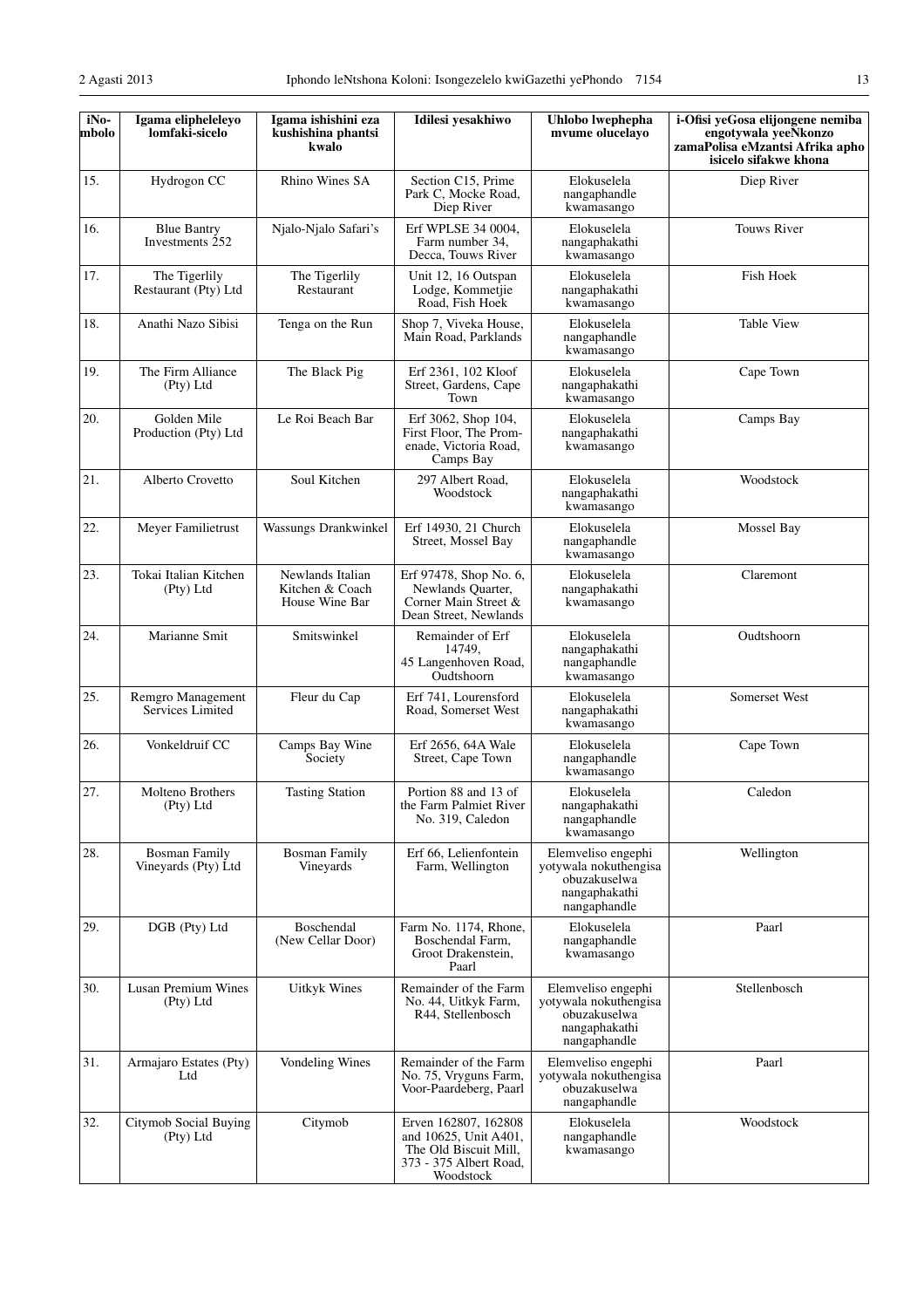| iNo-<br>mbolo | Igama elipheleleyo<br>lomfaki-sicelo    | Igama ishishini eza<br>kushishina phantsi<br>kwalo | Idilesi yesakhiwo                                                                                                                                | Uhlobo lwephepha<br>mvume olucelayo                        | i-Ofisi yeGosa elijongene nemiba<br>engotywala veeNkonzo<br>zamaPolisa eMzantsi Afrika apho<br>isicelo sifakwe khona |
|---------------|-----------------------------------------|----------------------------------------------------|--------------------------------------------------------------------------------------------------------------------------------------------------|------------------------------------------------------------|----------------------------------------------------------------------------------------------------------------------|
| 33.           | Kruger Wine Works<br>(Pty) Ltd          | Fram Wines                                         | Farm 1214, Swartland<br>Wynkelder, R44,<br>Malmesbury                                                                                            | Elokuselela<br>nangaphandle<br>kwamasango                  | Malmesbury                                                                                                           |
| 34.           | Darling Olives CC                       | Darling Olives                                     | Portion 1 and 2 of<br>Farm No. 573,<br>Darling Olives,<br>Alexanderfontein,<br>Darling                                                           | Elokuselela<br>nangaphakathi<br>nangaphandle<br>kwamasango | Darling                                                                                                              |
| 35.           | Pick 'n Pay Retailers<br>(Pty) Ltd      | Pick 'n Pay (Golding<br>Square, Kenilworth)        | Erf 172020, Cnr<br>Summerly & Main<br>Road, Kenilworth                                                                                           | Elokuselela<br>nangaphandle<br>kwamasango                  | Wynberg                                                                                                              |
| 36.           | FM Fish CC                              | Fish and More                                      | Erf 3697, Shop 13,<br>Struisbaai Mall,<br>17 Cinneraria Street,<br>Struisbaai                                                                    | Elokuselela<br>nangaphakathi<br>kwamasango                 | Struisbaai                                                                                                           |
| 37.           | Van Riebeeck<br>Drankgroep CC           | Get Wine                                           | Erf 16400, Pals Build-<br>ing, Basement Unit,<br>97 Durham Avenue,<br>Salt River                                                                 | Elokuselela<br>nangaphandle<br>kwamasango                  | Woodstock                                                                                                            |
| 38.           | Skylite Investments 48<br><sub>CC</sub> | El Rodizio Café                                    | Erf 170365, Shop 10,<br>The Claremont Build-<br>ing, 53 Main Road,<br>C/o Main Road and<br>Stegmann Road,<br>Claremont                           | Elokuselela<br>nangaphakathi<br>kwamasango                 | Claremont                                                                                                            |
| 39.           | Jedi Trading CC                         | De Vrede Place Guest<br>House                      | Erf 8067, 12 - 20<br>Leetchfield Crescent,<br>Vredekloof, Brackenfell                                                                            | Elokuselela<br>nangaphakathi<br>kwamasango                 | Brackenfell                                                                                                          |
| 40.           | Nontsikelelo Gliffima<br>Ndzishe        | Malibongwe Restaurant<br>(Lookout Hill)            | Erf 27320, Look Out<br>Hill Centre, Corner of<br>New Way & Spine<br>Road, 1 Spine Road,<br>Elitha Park,<br>Khayelitsha                           | Elokuselela<br>nangaphakathi<br>kwamasango                 | Khayelitsha                                                                                                          |
| 41.           | Wine On-line CC                         | Wine On-line                                       | Office: Erf 8169,<br>1 Speciousa Street,<br>Paradyskloof,<br>Stellenbosch                                                                        | Elokuselela<br>nangaphandle<br>kwamasango                  | Stellenbosch                                                                                                         |
|               |                                         |                                                    | Storage in terms of<br>Section 57(1): Portion<br>3 of Farm 214, Unit<br>713, Storage Pot,<br>Potsdam Road,<br>Killarney Gardens                  | Uvimba                                                     | Killarney Gardens                                                                                                    |
| 42.           | Robin Wood (Pty) Ltd                    | Saxenburg Liquors                                  | Erf 692, Factory<br>Number 1, Saxenburg<br>Road, Blackheath                                                                                      | Elokuselela<br>nangaphandle<br>kwamasango                  | Kuils River                                                                                                          |
| 43.           | Scarlet Sun 58<br>(Pty) Ltd             | Market on the Wharf<br>(Off)                       | Erf 149294, The Power<br>Station Building 19,<br>Unit 22, Dock Road,<br>V & A Waterfront,<br>Cape Town                                           | Elokuselela<br>nangaphandle<br>kwamasango                  | Table Bay                                                                                                            |
| 44.           | Sports Ball and All<br>Tours (Pty) Ltd  | Sports Ball and All<br>Tours — $CI$ 77322          | Henred Fruehauf<br>Registration number:<br>CJ 77322 Parked at:<br>Parking Bay number 1,<br>Zandam Farm, Portion<br>3 of Farm 479, R312,<br>Paarl | Elokuselela<br>nangaphakathi<br>kwamasango                 | Klapmuts                                                                                                             |
| 45.           | 180 Kloof Road<br>(Pty) Ltd             | <b>Ellerman Pavilion</b>                           | Erf 69, 19 Bantry<br>Steps, Bantry Bay,<br>Cape Town                                                                                             | Elokuselela<br>nangaphakathi<br>kwamasango                 | Sea Point                                                                                                            |
| 46.           | Sesona Family<br><b>Butchery CC</b>     | Sesona Pub and Grill                               | Erf 10177, Shop $5 & 6$ ,<br>NY 50, Gugulethu                                                                                                    | Elokuselela<br>nangaphakathi<br>kwamasango                 | Gugulethu                                                                                                            |
| 47.           | David Teba                              | Radebe Tavern                                      | Erf 18936, 29 Nomazi<br>Street, Bloekombos,<br>Kraaifontein                                                                                      | Elokuselela<br>nangaphakathi<br>kwamasango                 | Kraaifontein                                                                                                         |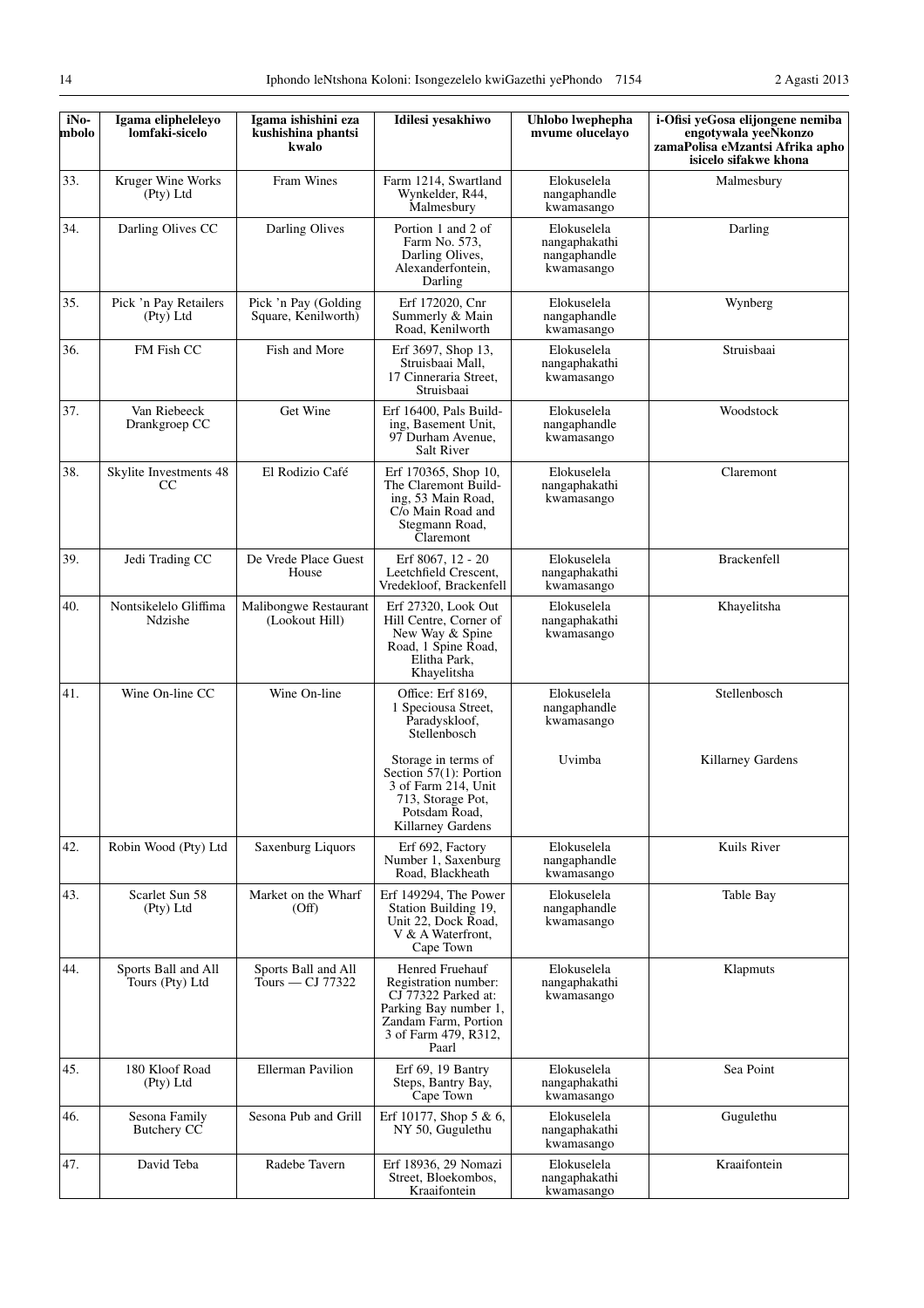| iNo-<br>mbolo | Igama elipheleleyo<br>lomfaki-sicelo                       | Igama ishishini eza<br>kushishina phantsi<br>kwalo | Idilesi yesakhiwo                                                              | Uhlobo lwephepha<br>mvume olucelayo                       | i-Ofisi yeGosa elijongene nemiba<br>engotywala yeeNkonzo<br>zamaPolisa eMzantsi Afrika apho<br>isicelo sifakwe khona |
|---------------|------------------------------------------------------------|----------------------------------------------------|--------------------------------------------------------------------------------|-----------------------------------------------------------|----------------------------------------------------------------------------------------------------------------------|
| 48.           | Sugarberry Trading 464<br>CC, t/a Boka-T Airport<br>Lounge | Boka-T Airport Lounge                              | Erf 113460, Unit 4,<br>No. 9 Bremen Close,<br>Airport Industria                | Elokuselela<br>nangaphakathi<br>kwamasango                | <b>Bishop Lavis</b>                                                                                                  |
| 49.           | Funeka Rosemary<br>Ndarane                                 | Funi Fun Tavern                                    | Erf 8418, 44 Julius<br>Matolengwe Street, NY<br>94, Gugulethu                  | Elokuselela<br>nangaphakathi<br>kwamasango                | Gugulethu                                                                                                            |
| 50.           | SSkhoma's Family<br>Butchery CC                            | Skhoma's Pub & Grill                               | Erf 4489, Shop 85,<br>Gugulethu Square,<br>Cnr of NY $1 \& NY3$ ,<br>Gugulethu | Elokuselela<br>nangaphakathi<br>kwamasango                | Gugulethu                                                                                                            |
| 51.           | Sandisile Tenene                                           | Café Vibrato Lounge                                | Erf 3401271 &<br>3401272, Shop 2 & 3,<br>NY 43, Gugulethu                      | Elokuselela<br>nangaphakathi<br>kwamasango                | Gugulethu                                                                                                            |
| 52.           | Lulama Lucia<br>Ndabambi                                   | Sesona Liquors                                     | Erf 13969, 2<br>Qwarhashe Street,<br>Witsand, Wesfleur                         | Elokuselela<br>nangaphandle<br>kwamasango                 | Atlantis                                                                                                             |
| 53.           | Izizwe Lounge Pty<br>(Ltd)                                 | Izizwe Lounge                                      | Erf 29133, 10<br>Waxberry Street,<br>Dunoon                                    | Elokuselela<br>nangaphakathi<br>kwamasango                | Milnerton                                                                                                            |
| 54.           | Douglas Hall Cherry                                        | Cherry Pub & Grill                                 | Erf 27649, No. 1,<br>Cnr of Cranko &<br>Lower Main Roads,<br>Observatory       | Elokuselela<br>nangaphakathi<br>kwamasango                | Woodstock                                                                                                            |
| 55.           | Shuijindi Lin                                              | LIN's Pub & Grill                                  | Erf 6186689, Shop 29,<br>Business Centre,<br>Washington Street,<br>Langa       | Elokuselela<br>nangaphakathi<br>kwamasango                | Langa                                                                                                                |
| 56.           | World Class Family<br>Wines (Pty) Ltd                      | World Class Family<br>Wines                        | Môreson Wine Farm,<br>Happy Valley Road,<br>La Motte, Franschhoek              | Elokuselela<br>nangaphandle<br>kwamasango                 | Franschhoek                                                                                                          |
| 57.           | Charles David Michael<br>Post                              | Latitude 33                                        | Erf 3293, 165 Bree<br>Street, Cape Town                                        | Elokuselela<br>nangaphakathi<br>nangapandle<br>kwamasango | Cape Town                                                                                                            |
| 58.           | Owen Pelston                                               | <b>OP</b> Liquors                                  | 33 Rambler Street,<br>Beacon Valley,<br>Mitchells Plain                        | Elokuselela<br>nangaphandle<br>kwamasango                 | Mitchells Plain                                                                                                      |
| 59.           | <b>Gasant Henry</b>                                        | Henry's Take-Away                                  | 6 Fontein Road,<br>Steenberg                                                   | Elokuselela<br>nangaphandle<br>kwamasango                 | Steenberg                                                                                                            |
| 60.           | Keith Witbooi                                              | Smokin Deli Restaurant                             | Erf 10905, Bottelary<br>Road, Brackenfell,<br>Kraaifontein                     | Elokuselela<br>nangaphakathi<br>kwamasango                | <b>Brackenfell</b>                                                                                                   |
| 61.           | Nomishini Orielda<br><b>Beukes</b>                         | Noluthando Tavern                                  | 12247 Ntongana Street,<br>Wallacedene,<br>Kraaifontein                         | Elokuselela<br>nangaphandle<br>kwamasango                 | Kraaifontein                                                                                                         |
| 62.           | Roger Mervin Lesaliase                                     | Roger's Place                                      | 70 Trampoline Street,<br>Beacon Valley,<br>Mitchells Plain                     | Elokuselela<br>nangaphandle<br>kwamasango                 | Mitchells Plain                                                                                                      |
| 63.           | Columbus Plaatjies                                         | Columbus Bottle Store                              | No. 28043, Colubine<br>Street, Delft                                           | Elokuselela<br>nangaphandle<br>kwamasango                 | Delft                                                                                                                |
| 64.           | Mthundezi Platyi                                           | Bafana Bottle Store                                | No. 28729, Njineli<br>Walk, Badel, Mfuleni                                     | Elokuselela<br>nangaphandle<br>kwamasango                 | Delft                                                                                                                |
| 65.           | Siyabulela Eric Phingo                                     | Father                                             | Erf 11591, 36<br>Anaboom Street, Delft<br>South                                | Elokuselela<br>nangaphakathi<br>kwamasango                | Delft                                                                                                                |
| 66.           | Clifford Pietersen                                         | Cliffy's Liquors                                   | 14 Fox Plain Court,<br>Woodlands,<br>Mitchells Plain                           | Elokuselela<br>nangaphandle<br>kwamasango                 | Mitchells Plain                                                                                                      |
| 67.           | Vonkeldruif CC                                             | Camps Bay Wine<br>Society                          | 2 Van Kamp Street,<br>Camps Bay                                                | Elokuselela<br>nangaphandle<br>kwamasango                 | Camps Bay                                                                                                            |
| 68.           | Olaf Dambrowski                                            | O on Kloof                                         | Erf No. 4, Number 92<br>Kloof Road, Sea Point                                  | Elokuselela<br>nangaphakathi<br>kwamasango                | Sea Point                                                                                                            |